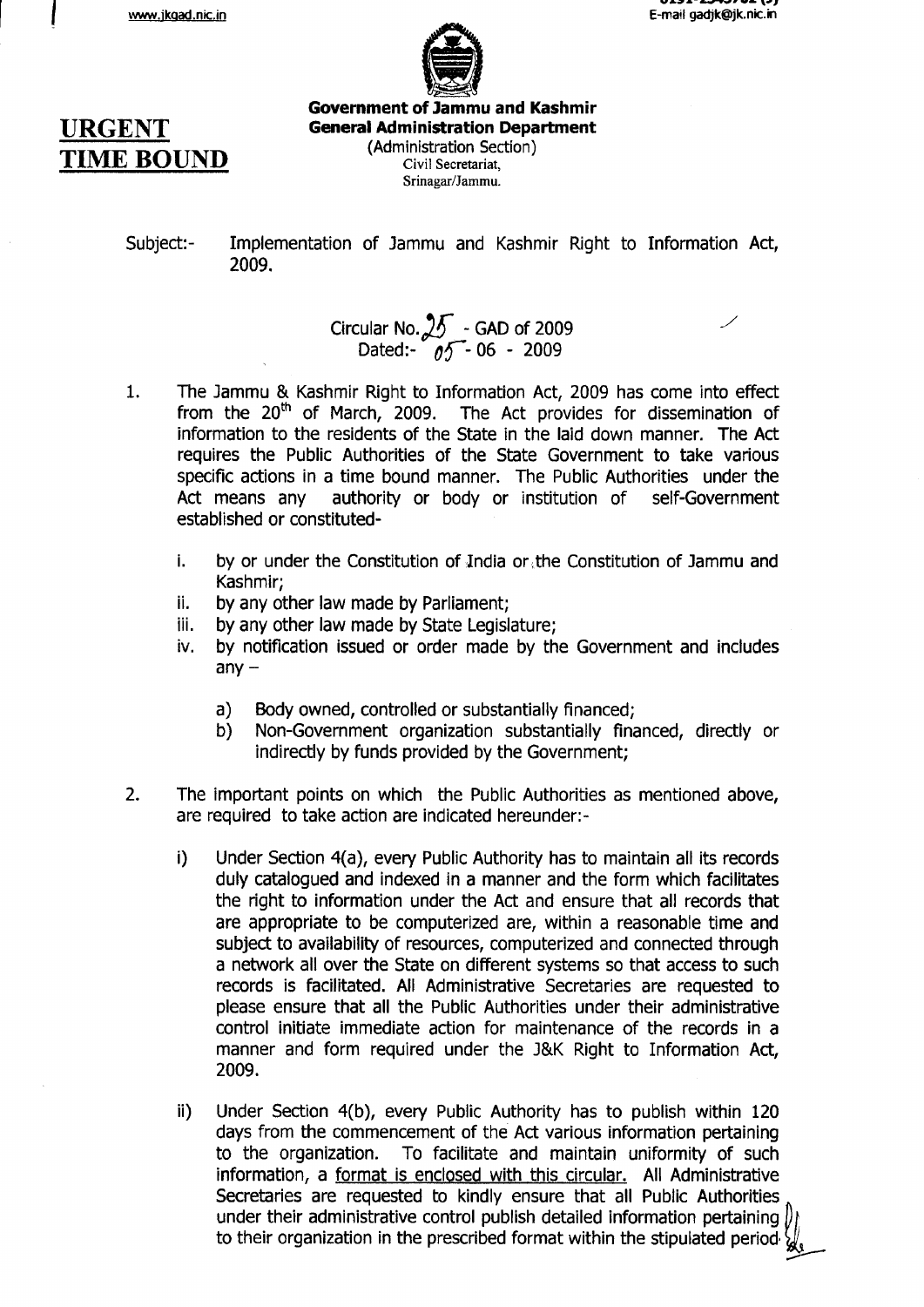They are also requested to ensure that the information is disseminated through various means including booklets, pamphlets, notices, websites etc. The Public Authorities who do not have their own website can furnish a soft copy of the information in the format prescribed to the General Administration Department for hosting it on the site of the General Administration Department (www.jkgad.nic.in).

- iii) Under Section 5(1) and 5(2), the Public Authorities are required to designate Public Information Officers (PIOs) in all Administrative Units or Offices and, if required, Assistant Public Information Officer (APIO) at each sub-divisional or sub-district level, in a time bound manner within 100 days of coming into effect of the Act. All Administrative Secretaries are requested kindly to ensure that the Public Authorities under their administrative control designate the PIO/APIO within the stipulated time frame, under an intimation to the General Administration Department.
- The l&K Right to information Act, 2009 is available on the website of the  $3.$ General Administration Department. However, a copy of the same is enclosed for ready reference. All the Administrative Secretaries are requested kindly to personally supervise implementation of the Act and ensure that all actions are taken in a time bound manner by all the Public Authorities under their administrative control. The implementation of the Act in the State shall be reviewed by the Chief Secretary on regular intervals.

 $\mathsf{S}$ d/-

(Basharat Ahmad Dhar) IAS Commissioner Secretary to Government General Administration Department

Encl: As above,

NO: GAD(Adm)110/2009-V

Dated:  $05 - 06 - 2009$ 

Copy to the :-

- All Administrative Secretaries to Government, 1.
- Principal Secretary to HCM / HEG. 2.
- Divisional Commissioner, Kashmir / lammu. 3.
- All Heads of Departments. 4.
- All Deputy Commissioner. 5.
- All Managing Directors of PSUs / Corporation / Board, 6.
- Special Assistant to Hon'ble Minister for information of the Hon'ble Minister. 7. for kind
- Principal Pvt, Secretary to Chief Secretary, 8.
- Pvt. Secretary to Commissioner/ Secretary to Government, General Administration Department. 9.
- Circular file / Stock file / GAD website. 10.

l|  $\langle \ \rangle$  $sh$  arm  $l$ 

(or. n.5-. Sharma) KAS Deputy Secretary to Government, General Administration Department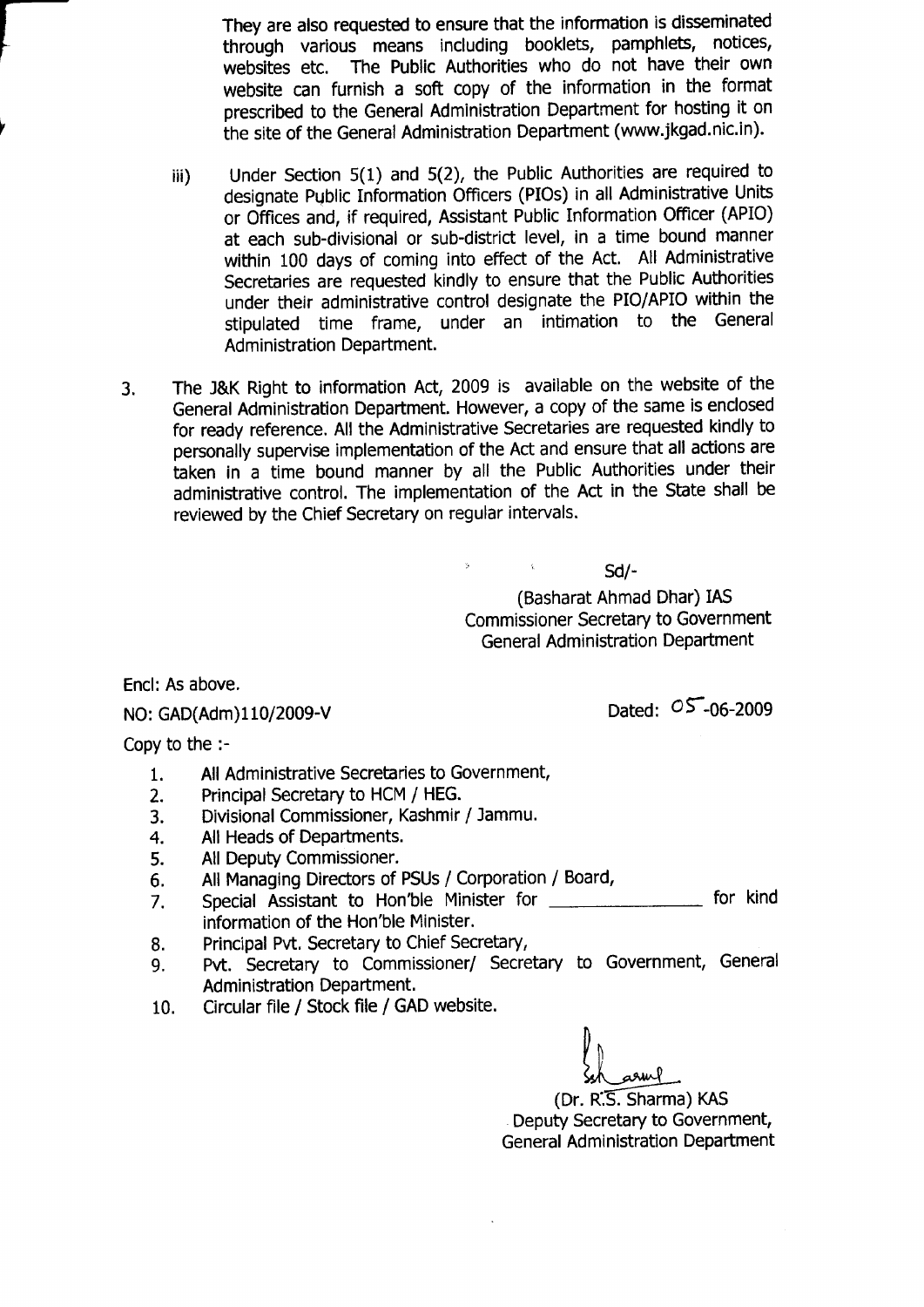# **Template for the Information Handbook under Right to Information Act, 2009**

**Chapter** - **1** 

#### **Introduction**

- 1.1. Please throw light on the background of this hand-book (Right to Information Act, 2009).
- **1.2.** Objective / purpose of this hand-book
- **A. 1.3.** Who are the intended users of this hand book?
	- **1.4.** Organisation of the information in this hand-book.
	- **1.5.** Definitions (Please provide definitions of various terms used in the hand-book. ł,
	- **1.6.** Contact person in case some body wants to get more information on topics covered in the hand-book as well as other information also.
	- **1.7.** Procedure and Fee Structure for getting information not available in the hand-book.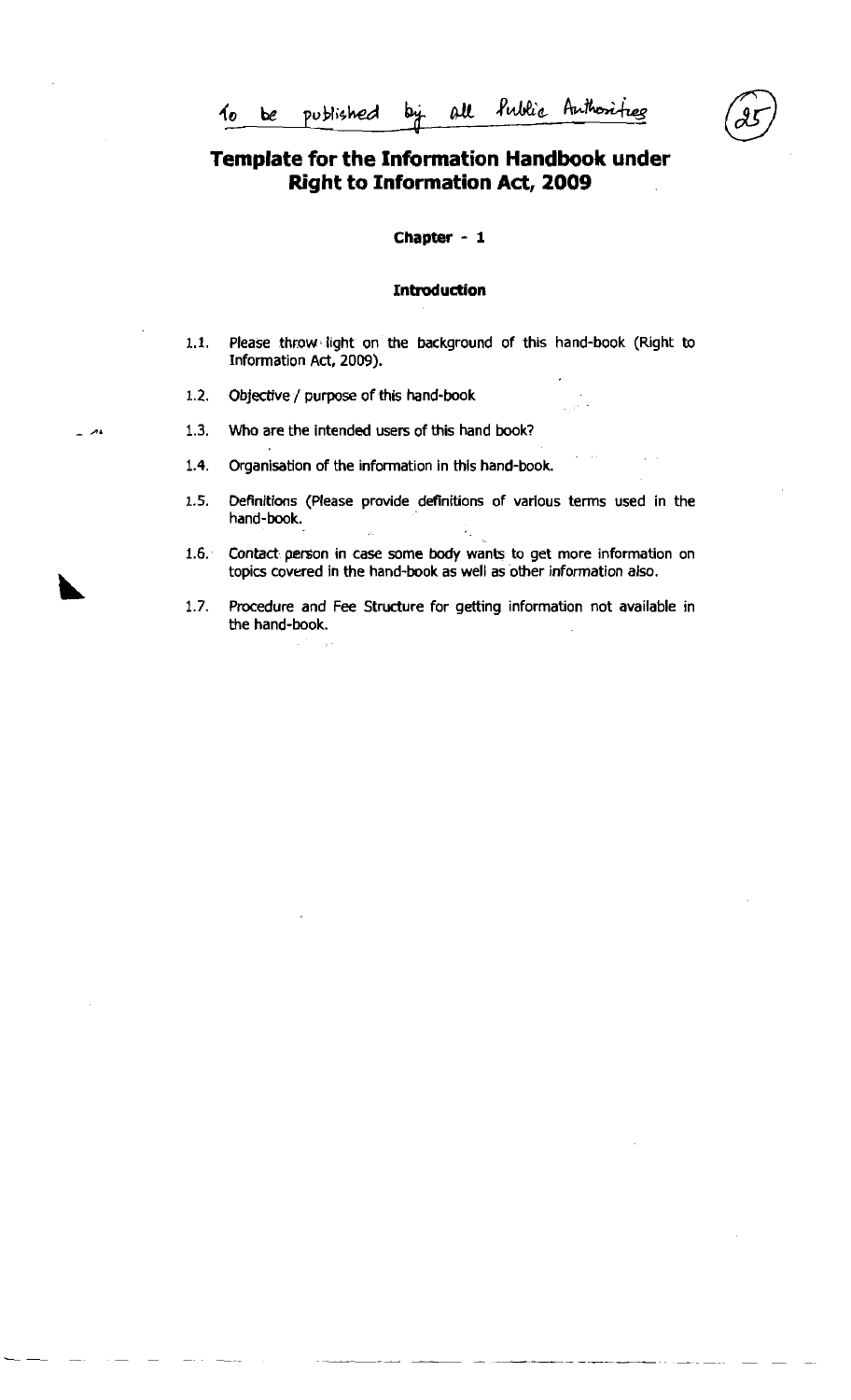#### **Chapter** - **<sup>2</sup>**

#### **Partialars of Organization, Functlons and Duties**

- **2.1.** Objective/purpose of the public authority.
- 2.2. Mission / Vision Statement of the public authority.
- **2.3.** Brief history of the public authority and context of its formation.
- **2.4.** Duties of the publlc authority.
- 2.5. Main activities / functions of the public authority.
- **2.6.** List of services being provided by the public authority with a brief write-up on them.
- 2.7. Organizational Structure Diagram at various levels namely State, directorate, region, district, block etc (whichever **is** applicable).
- **2.8.** Expectation of the public authority from the public for enhancing its effectiveness and efficiency.
- **2.9.** Arrangements and methods made for seeking public participation / contribution.
- 2.10. Mechanism available for monitoring the service delivery and public grievance resolution.
- 2.11. Addresses of the main office and other offices at different levels. (Aease categorise the addresses district wise for facilitating the understanding by the user).
- 2.12. Morning hours of the office:

Closing hours of the office: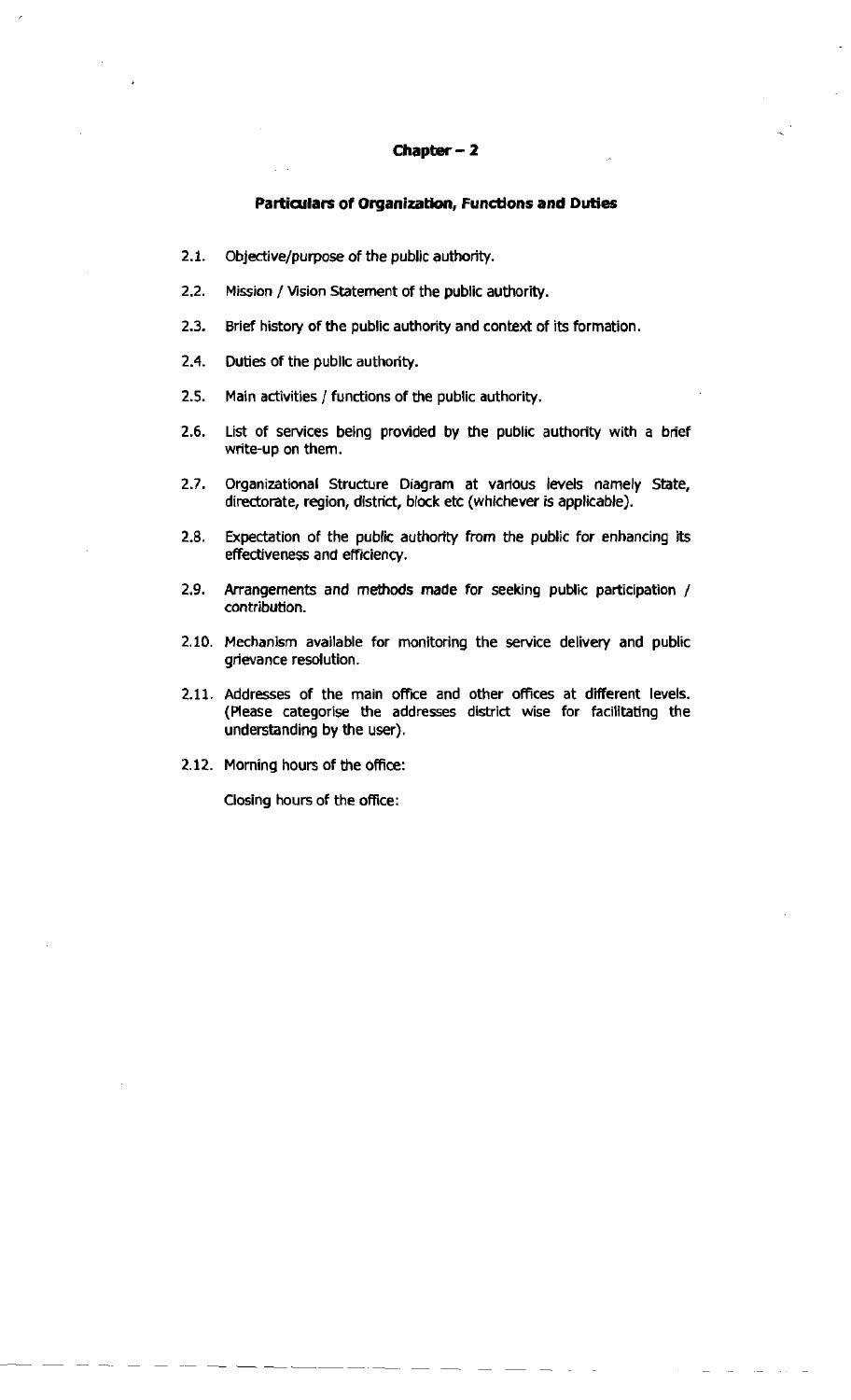$\overline{a}$ 

### **Powers and Duties of** Officers **and Employees**

|               |                                     | Chapter 3                                                                                         |
|---------------|-------------------------------------|---------------------------------------------------------------------------------------------------|
|               |                                     | Powers and Duties of Officers and Employees                                                       |
| 3.1           |                                     | Please provide details of the powers and duties of officers and<br>employees of the organization. |
| Designation   |                                     |                                                                                                   |
| <b>Powers</b> | Administrative                      | 1.<br>2.<br>3.<br>$\cdots$<br>$\cdots$                                                            |
|               | Financial                           | $\cdots$<br>1.<br>2.<br>3.<br><br>                                                                |
|               | Others                              | $\overline{\mathbf{1}}$ .<br>3.<br>                                                               |
| <b>Duties</b> | $\mathbf{1}$<br>2.<br>$\ddotsc$<br> |                                                                                                   |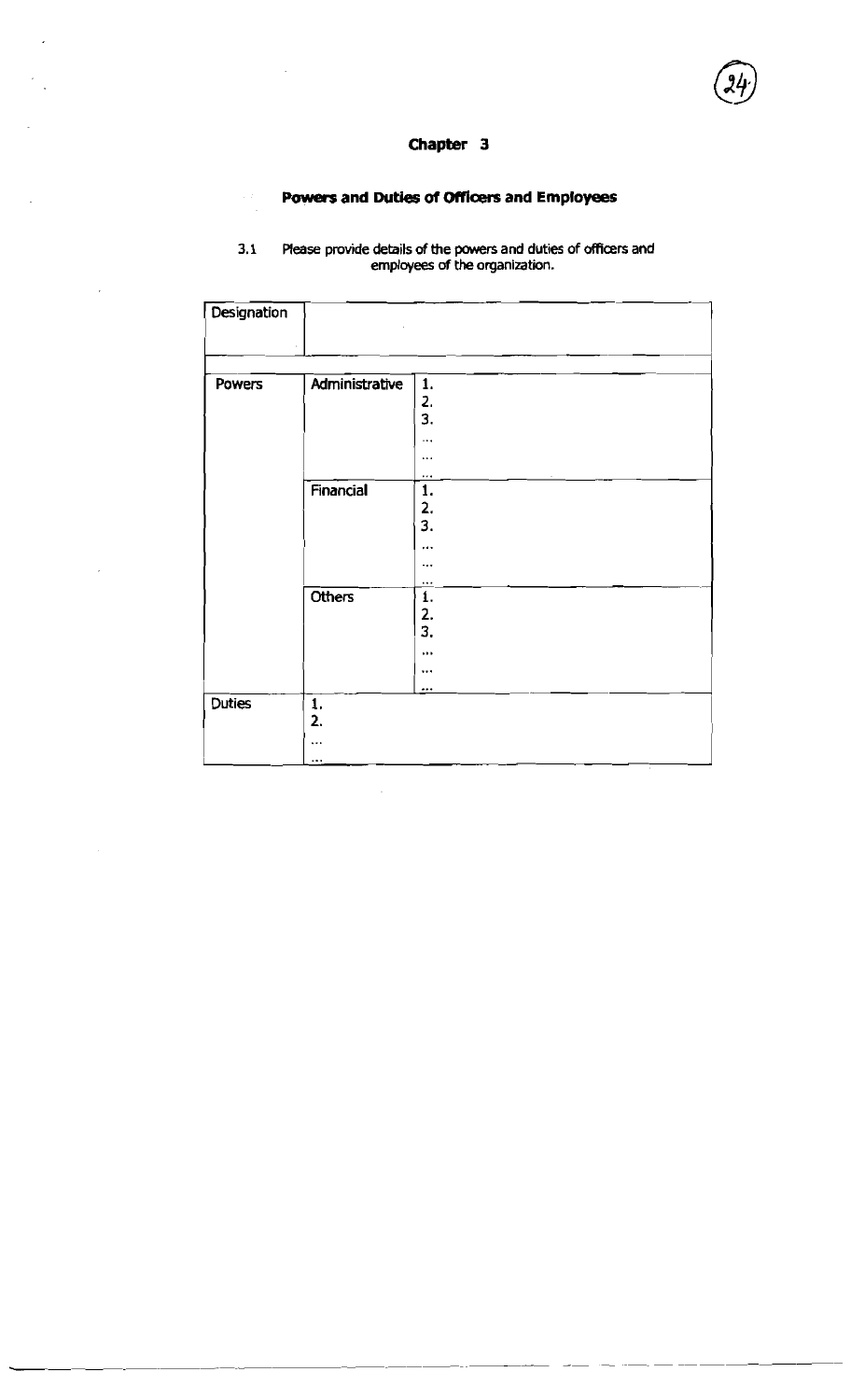#### **Chapter** - **4**

#### **Rules, Regulations, Instructions, Manual and Records, tor Discharging Functions**

**4.1.** Please provide list of rules, regulations, instructions, manual and records, held by Public authority or under its conbol or used by its employees for discharging functions as per the following format. This format has to be filled for each type of document.

| Name / title of $\_\_$                                                                                             | Type of the document                                                                                      |
|--------------------------------------------------------------------------------------------------------------------|-----------------------------------------------------------------------------------------------------------|
| The document                                                                                                       | Choose one of the types given<br>below.<br>(Rules, Regulations, Instructions,<br>Manual, Records, Others) |
| Brief Write-up on the Document                                                                                     |                                                                                                           |
| From where one can get a copy<br>of Rules, regulations, instructions,<br>Manual and records                        | Address:                                                                                                  |
| Fee charged by the Department<br>For a copy of rules, regulations,<br>Instructions, manual and records<br>(if any) |                                                                                                           |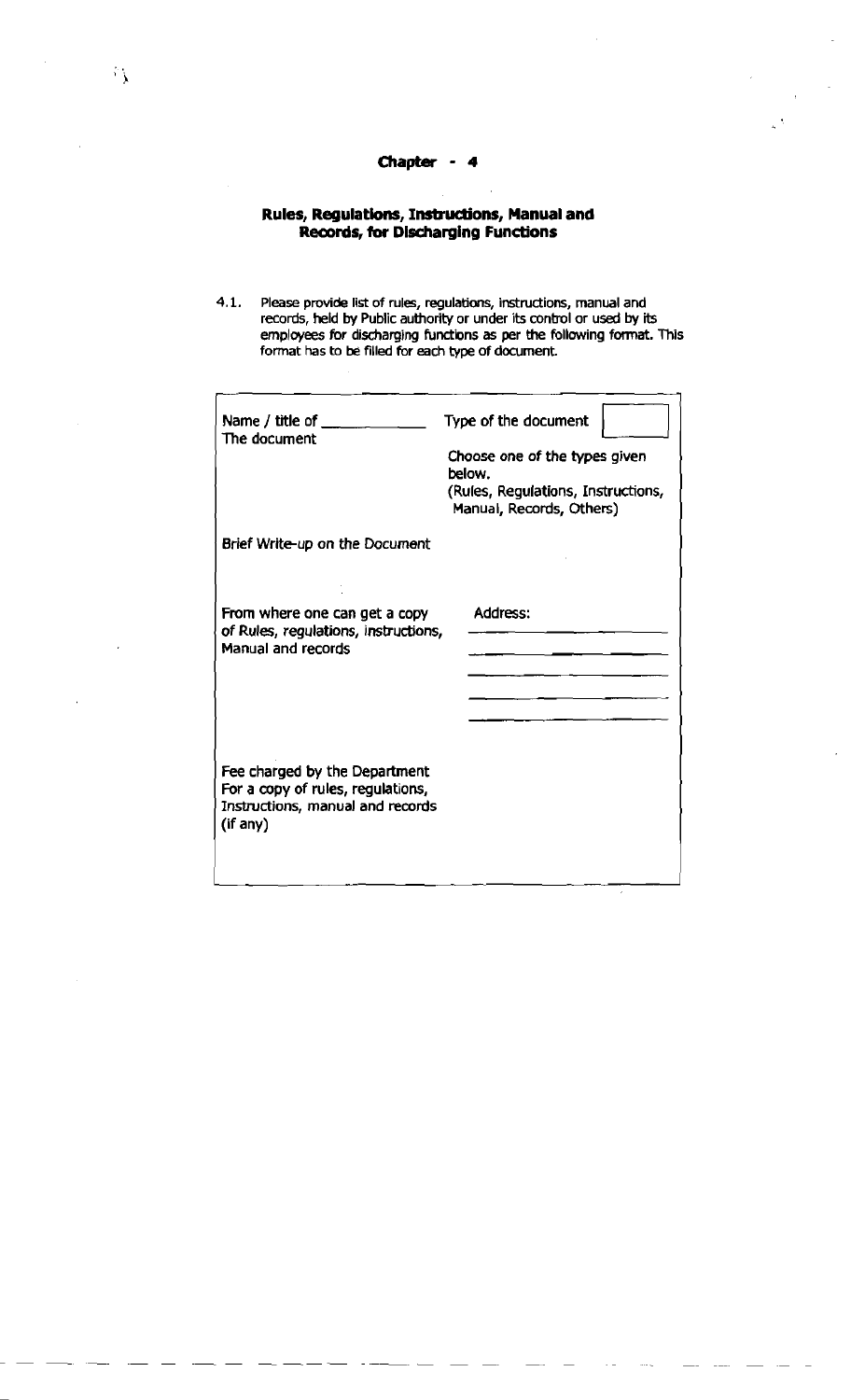#### **Particulars of any arrangement that exists for consultation wlth, or representation by, the members of the public in relation to the formulation**  of its policy or implementation thereof

#### **Famulation of Policy**

ages in 12

5.1 Whether there is any provision to seek consultation / participation of public or its representabve for formulation **dY** policies7 If there is, please provide  $\overline{t}$ details of such policy in following format.

| Sr. No. | <b>Subject / Topic</b> | Is it mandatory to   Arrangements<br>public   for<br>ensure<br>participation (Yes /   public<br>No) | seeking<br>participation |
|---------|------------------------|-----------------------------------------------------------------------------------------------------|--------------------------|
|         |                        |                                                                                                     |                          |
|         |                        |                                                                                                     |                          |

This will help a citizen understand on what basis public participation in formulation and implementation of policy matters is decided upon.

#### **Implementation of Policy**

**5.2** Whether there is **any** pmvision to **seek** consultation / participation of public or its representatives for implementation of policies? If there is, please provide details of provisions in following format.

| S.No. Subject / Topic | Is it mandatory to Arrangements<br>public<br>ensure<br>participation (Yes /<br>No) | for<br>seeking<br>public<br>participation |
|-----------------------|------------------------------------------------------------------------------------|-------------------------------------------|
|                       |                                                                                    |                                           |
|                       |                                                                                    |                                           |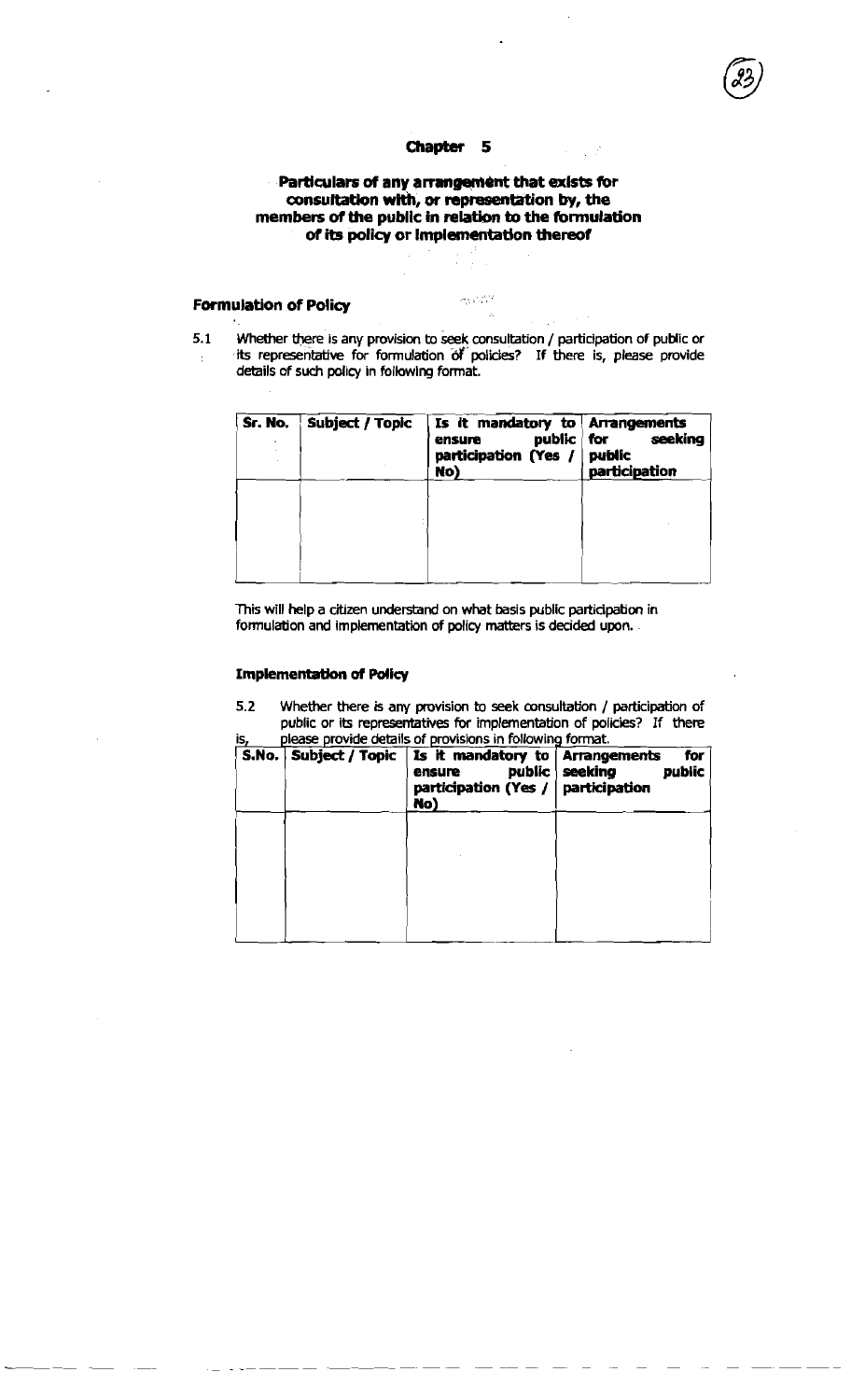#### **A statement of the utegories of documents that are Held by it or under its control**

**6.1. Use the format given** bebw **to glve the inbrmation about the official documents. Also mention the place where the dwrnents are available for e.g. at Secretariat level, Diredorate level, others (please mention the level in place of wribng others).** 

έî.

| Sr.<br>No. | Category of<br>the<br>document | <b>Name</b> of<br>document and its<br>introduction<br>In.<br>one line | the Procedure to Held by<br>obtain<br>the<br>document | under<br>control of |
|------------|--------------------------------|-----------------------------------------------------------------------|-------------------------------------------------------|---------------------|
|            |                                |                                                                       |                                                       |                     |
|            |                                |                                                                       |                                                       |                     |
|            |                                |                                                                       |                                                       |                     |
|            |                                |                                                                       |                                                       |                     |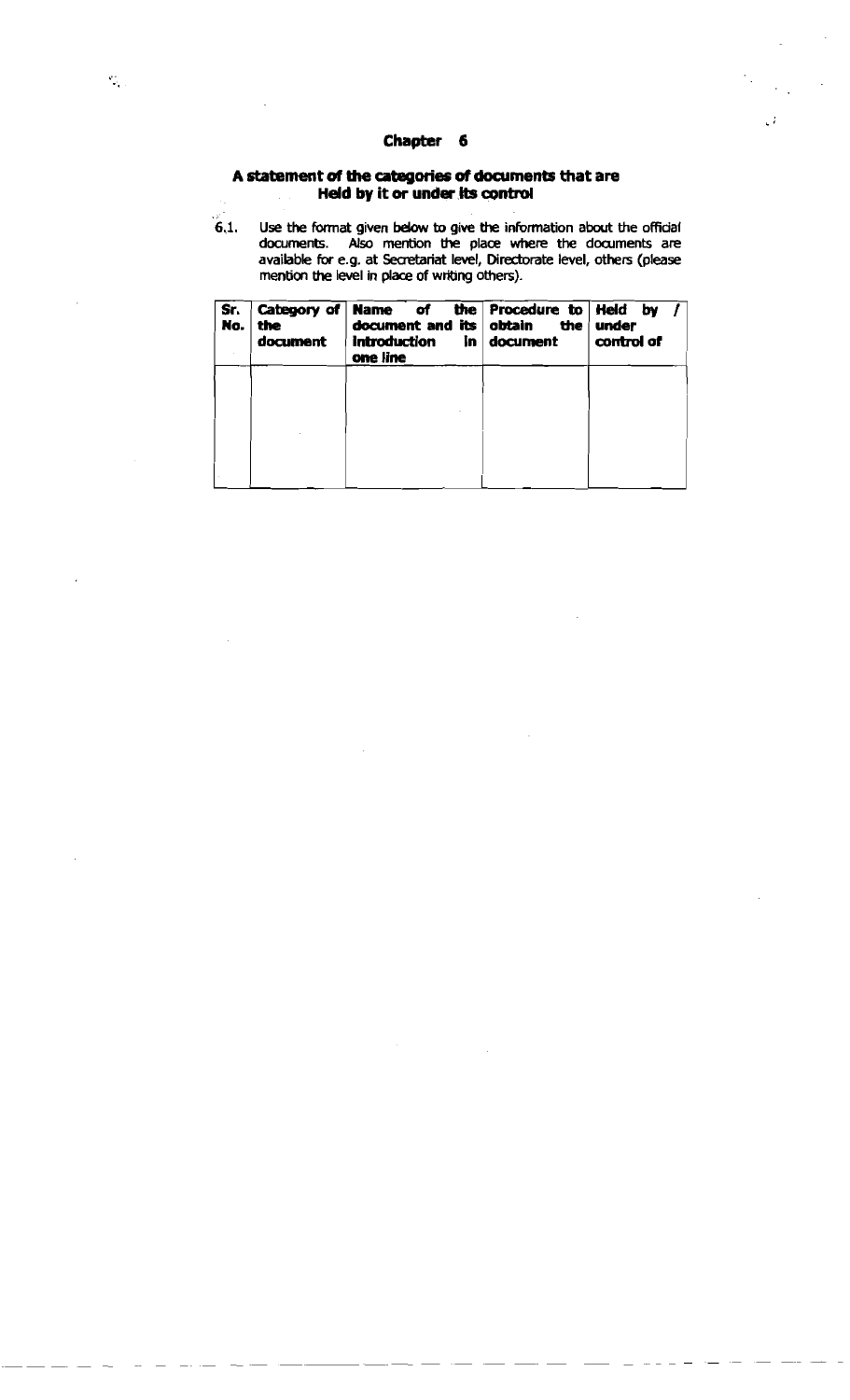#### **A statement of** boards, council, committees **and**  Other bodies constituted as its part

- **7.1.** Please provide inforrnatlon on Boards, Councils, Committees and Other **Bodies** related to the public authority in the following format:
	- Name and address of the Affiliated Body  $\bullet$
	- **a** Type of Affiliated Body (Board, Council, Committees, Other Bodies)
	- **a** Brief introduction of the Affiliated Body (Establishment Year, Objective / Main Activities)
	- Role of the Affiliated Body (Advisory / Managing / Executive/Cthers)
	- **a** Structure and Member Composition
	- **a** Head of the Body
	- Address of main office and its Branches
	- **a** Frequency of Meetings
	- Can public participate in the meetings?
	- Are minutes of the meetings prepared?
	- Are minutes of the meetings available to the public? If yes please provide information about the procedure to obtain them.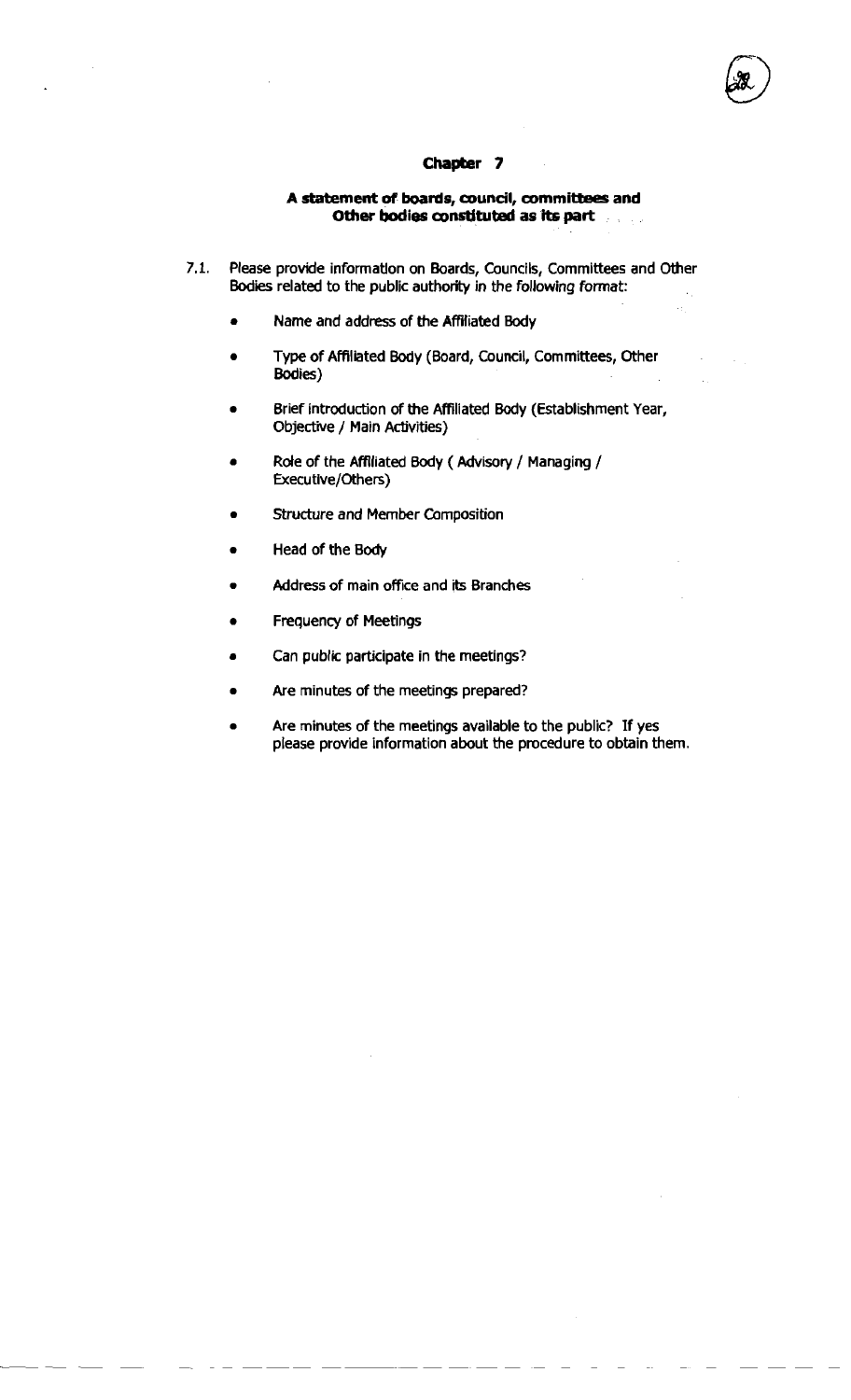$\mathcal{L}$ 

#### **The names, designations and other particulars of The Public Information Officers**

8.1. Please provide contact information about the Public Information Officers, Assistant Public Information Officers and Departmental Appellate Authority of the Public Authority in the following format

#### **Name of the Public Authority:**

#### **Assistant Public Information Officers:**

| Sr.N | Name | Designation   S.T.D.   Ph. No. |      |               | Fax | E Mail | <b>Address</b> |
|------|------|--------------------------------|------|---------------|-----|--------|----------------|
| о.   |      |                                | Code | Office   Home |     |        |                |
|      |      |                                |      |               |     |        |                |
|      |      |                                |      |               |     |        |                |
|      |      |                                |      |               |     |        |                |

#### **Public Information Oficerr:**

| Sr.N | Name | Designation $ $ S.T.D. $ $ Ph. No. |      |  |             | Fax | E Mail | Address |
|------|------|------------------------------------|------|--|-------------|-----|--------|---------|
| о.   |      |                                    | Code |  | Office Home |     |        |         |
|      |      |                                    |      |  |             |     |        |         |
|      |      |                                    |      |  |             |     |        |         |
|      |      |                                    |      |  |             |     |        |         |

#### **Department Appellate Authority:**

| Sr.N | Name | Designation   S.T.D.   Ph. No. |      |        |      | Fax | E Mail | Address |
|------|------|--------------------------------|------|--------|------|-----|--------|---------|
| о.   |      |                                | Code | Office | Home |     |        |         |
|      |      |                                |      |        |      |     |        |         |
|      |      |                                |      |        |      |     |        |         |
|      |      |                                |      |        |      |     |        |         |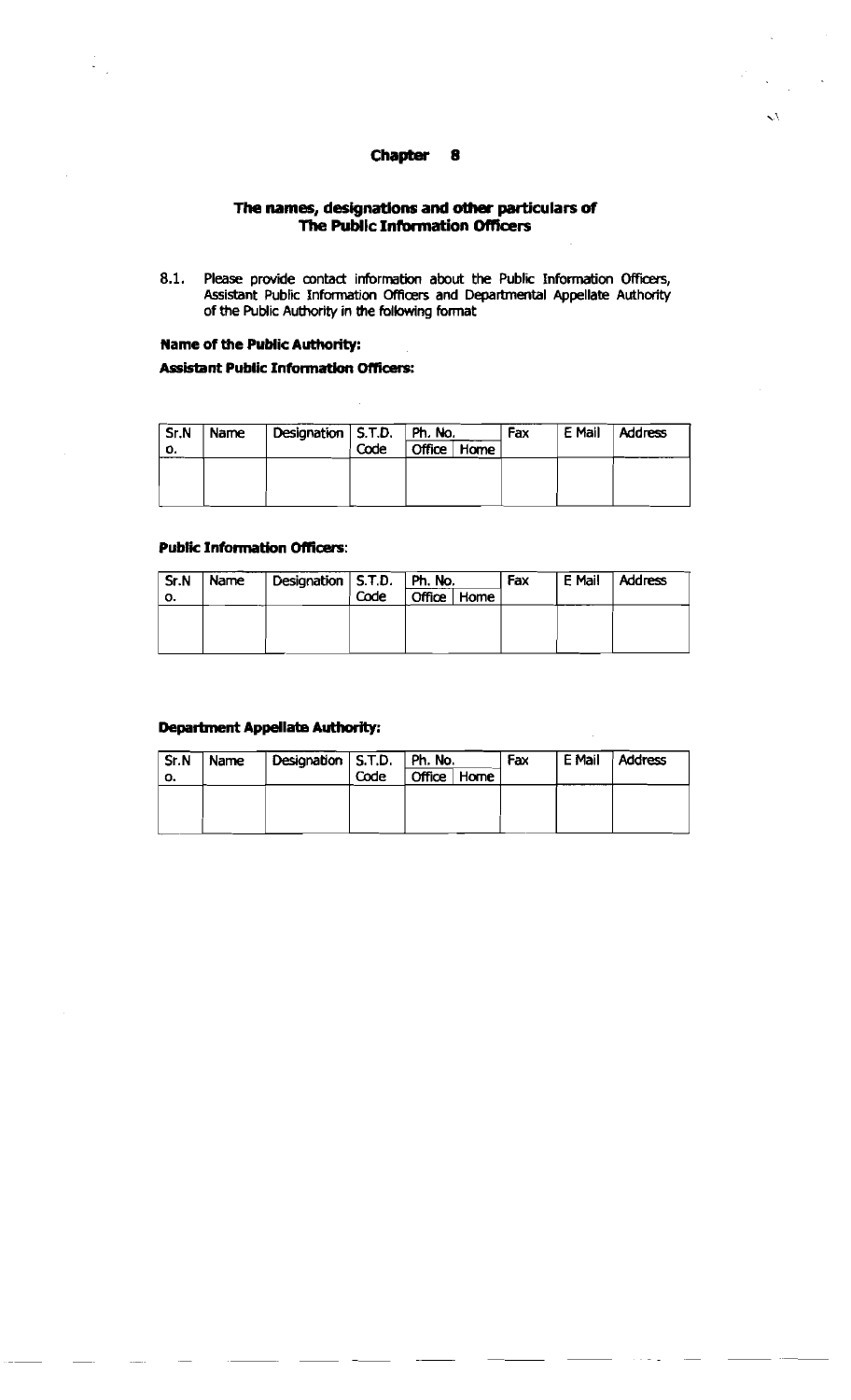#### **RoQdure followed in Decision Making Process**

- **9.1** What is **the** procedure follcrwed to take a **decision** for various matters? (A reference to Secretariat Manual and Business Rules and other rulesfregulations **etc** can be **made)**
- **9.2.** What are **the** documented procedures / laid down procedures / Defined Criteria / Rules to arrive at a particular decision for important matters?<br>What are different levels through which a decision process moves? levels through which a decision process moves?
- 9.3. What are the arrangements to communicate the decision to the public?
- **9.4.** Who are the officers at various levels whose opinions are sought for the process of decision making?
- **9.5.** Who is the final authority that vets the decision?
- 9.6. Please provide infamation separately in the following format for the

| Criteria /<br>What are different levels through which a decision process moves? | What are the documented procedures / laid down procedures / Defined<br>Rules to arrive at a particular decision for important matters? |
|---------------------------------------------------------------------------------|----------------------------------------------------------------------------------------------------------------------------------------|
| I,<br>What are the arrangements to communicate the decision to the public?      |                                                                                                                                        |
| L,<br>process of decision making?                                               | Who are the officers at various levels whose opinions are sought for the                                                               |
| i,<br>Who is the final authority that vets the decision?                        |                                                                                                                                        |
| I,<br>important matters on which the decision is taken by the public authority  | Please provide information separately in the following format for the                                                                  |
| $S.$ No.                                                                        |                                                                                                                                        |
| Subject on which the decision is to be<br>taken                                 |                                                                                                                                        |
| Guideline / Direction, if any                                                   |                                                                                                                                        |
| <b>Process of Execution</b>                                                     |                                                                                                                                        |
| Designation of the officers involved in<br>decision making                      |                                                                                                                                        |
| Contact information of above<br>mentioned officers                              |                                                                                                                                        |
| If not satisfied by the decision, where<br>and how to appeal.                   |                                                                                                                                        |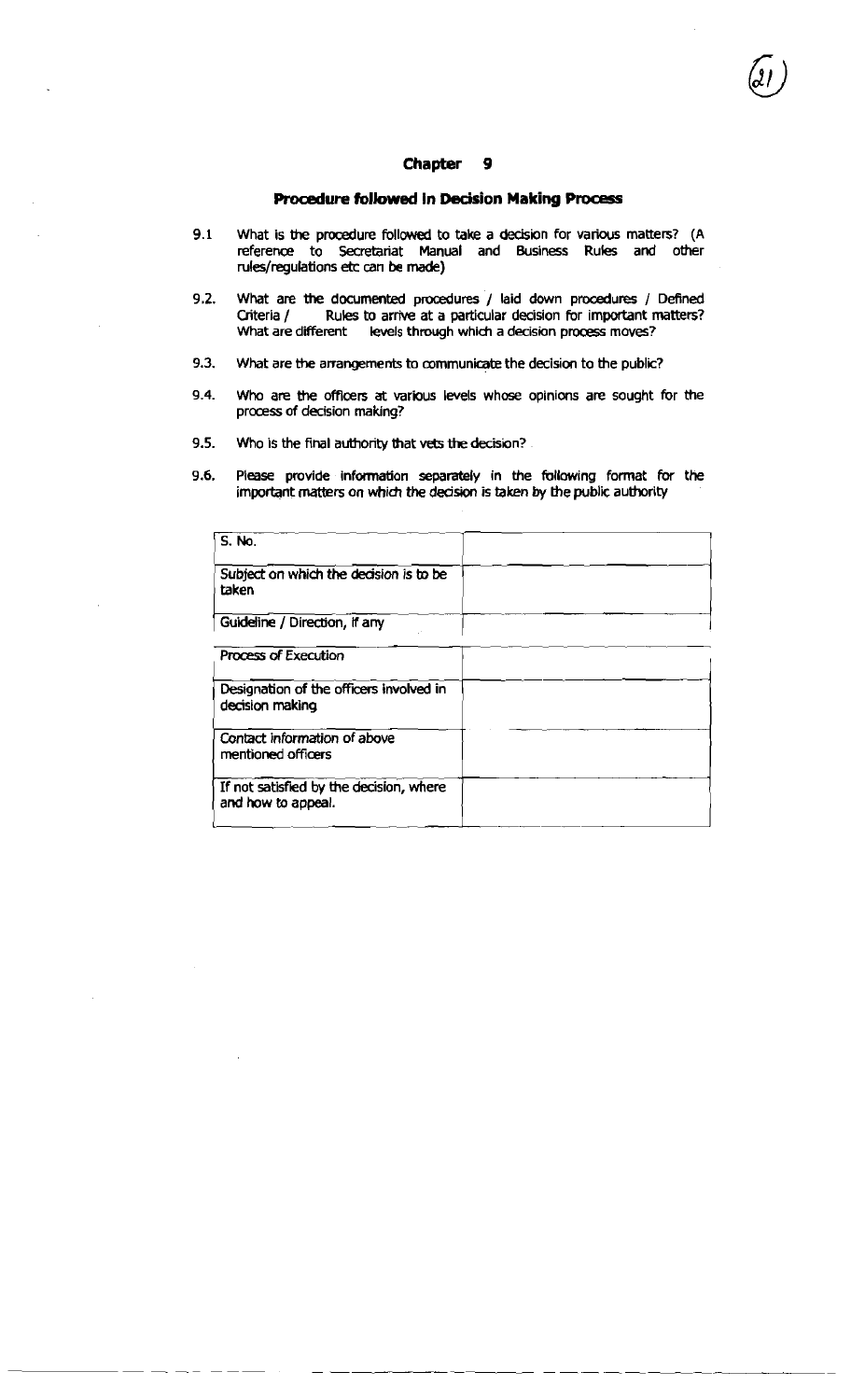#### Directory **d Omcers and Employee**

10.1 Please provide information district wise in following format

 $\mathcal{F}_{\mathcal{W}}$ 

| Sr.N | <b>Name</b> | <b>Designation</b> | Code | $\vert$ S.T.D $\vert$ Ph. No. |             | Fax | E Mail | <b>Address</b> |
|------|-------------|--------------------|------|-------------------------------|-------------|-----|--------|----------------|
| о.   |             |                    |      |                               | Office Home |     |        |                |
|      |             |                    |      |                               |             |     |        |                |
|      |             |                    |      |                               |             |     |        |                |
|      |             |                    |      |                               |             |     |        |                |
|      |             |                    |      |                               |             |     |        |                |
|      |             |                    |      |                               |             |     |        |                |

### **Chapter 11**

#### The Monthly Remuneration Received by each of its Officers and **Employees, lnduding the system of Compensation as Provided in ~egulations**

**11.1. Please provide information in following format** 

| S.No. | <b>Name</b> | <b>Designation</b> | <b>Monthly</b><br>remuneration | Compensation/<br>Compensatory<br>allowance | The procedure to<br>deter mine<br>the<br>remuneration<br>26<br>ŀn<br>the<br>given<br>regulation |
|-------|-------------|--------------------|--------------------------------|--------------------------------------------|-------------------------------------------------------------------------------------------------|
|       |             |                    |                                |                                            |                                                                                                 |
|       |             |                    |                                |                                            |                                                                                                 |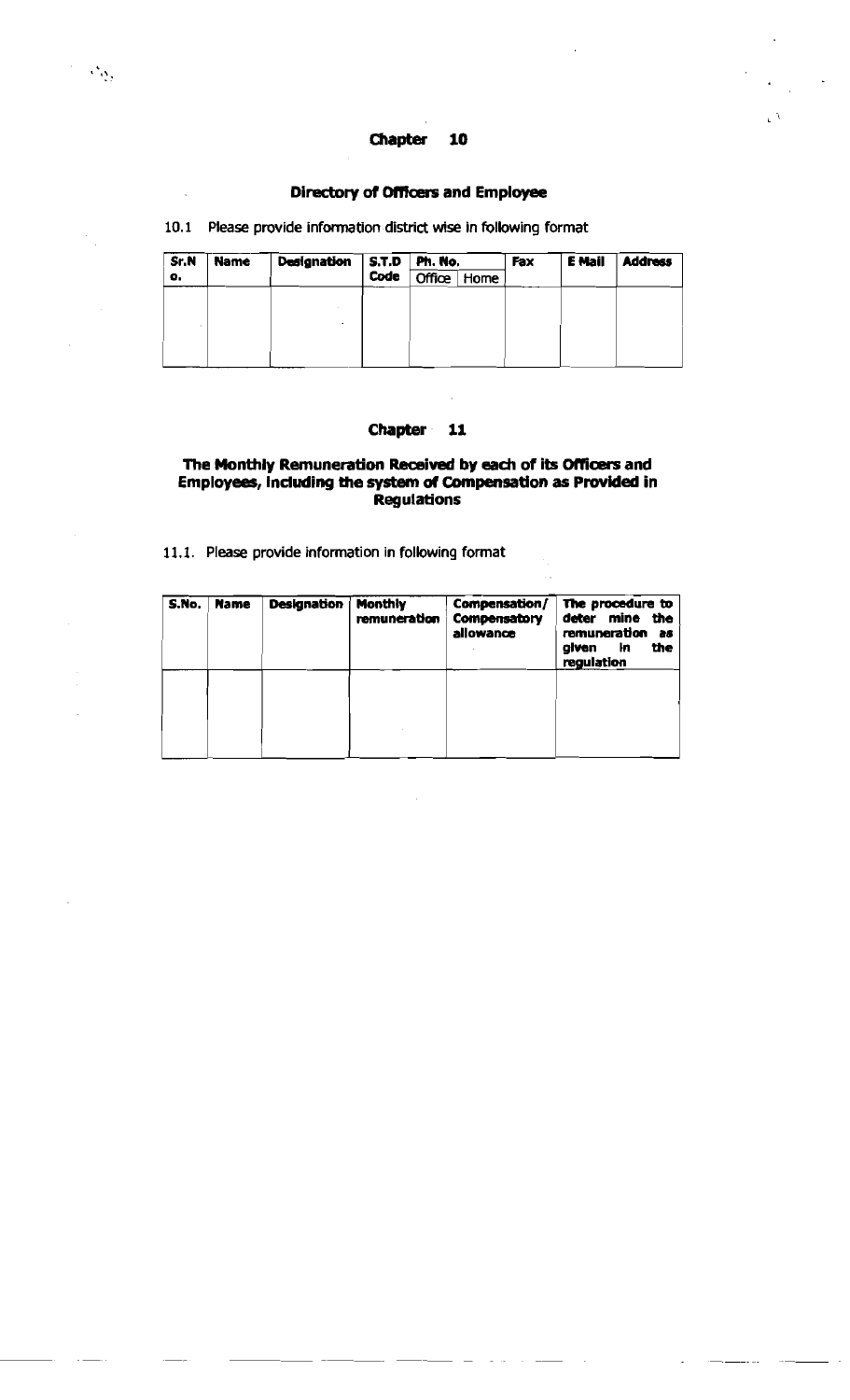#### **The Budget Allocated to each Agency (Particulars of all plans,**  proposed expenditures and reports on disbursement made)

For Public Authorities responsible for developmental, construction, **technical works** 

12.1. Please provide information about the details of the budget for different activities under different schemes in the given format

 $\mathbf{L}$ 

| 5N<br>$\circ$ | Name<br>of the<br>schem<br>e/<br>Head | <b>Activit</b><br>Y | <b>Starting</b><br>date of<br>the<br>activity | Planned<br>end<br>date of<br>the<br>activity | Amount<br>propose<br>d | Amount<br>sanction<br>ed | Amount<br>released/d<br>isbursed<br>(no, of)<br>instalment<br>s) | Actual<br>expenditur<br>e for the<br>last year | Respons<br>ible<br>officer<br>for the<br>quality<br><b>the</b><br>complet<br>e<br>executio<br>n of the<br><b>WOLK</b> |
|---------------|---------------------------------------|---------------------|-----------------------------------------------|----------------------------------------------|------------------------|--------------------------|------------------------------------------------------------------|------------------------------------------------|-----------------------------------------------------------------------------------------------------------------------|
|               |                                       |                     |                                               |                                              |                        |                          |                                                                  |                                                |                                                                                                                       |

#### **For other Public Authorities**

| Sr.No. | Head | Proposed<br><b>Budget</b> | Sanctioned<br><b>Budget</b> | Amount<br>released/disbursed<br>(no. of<br>installments) | <b>Total</b><br>Expenditure |  |
|--------|------|---------------------------|-----------------------------|----------------------------------------------------------|-----------------------------|--|
|        |      |                           |                             |                                                          |                             |  |
|        |      |                           |                             |                                                          |                             |  |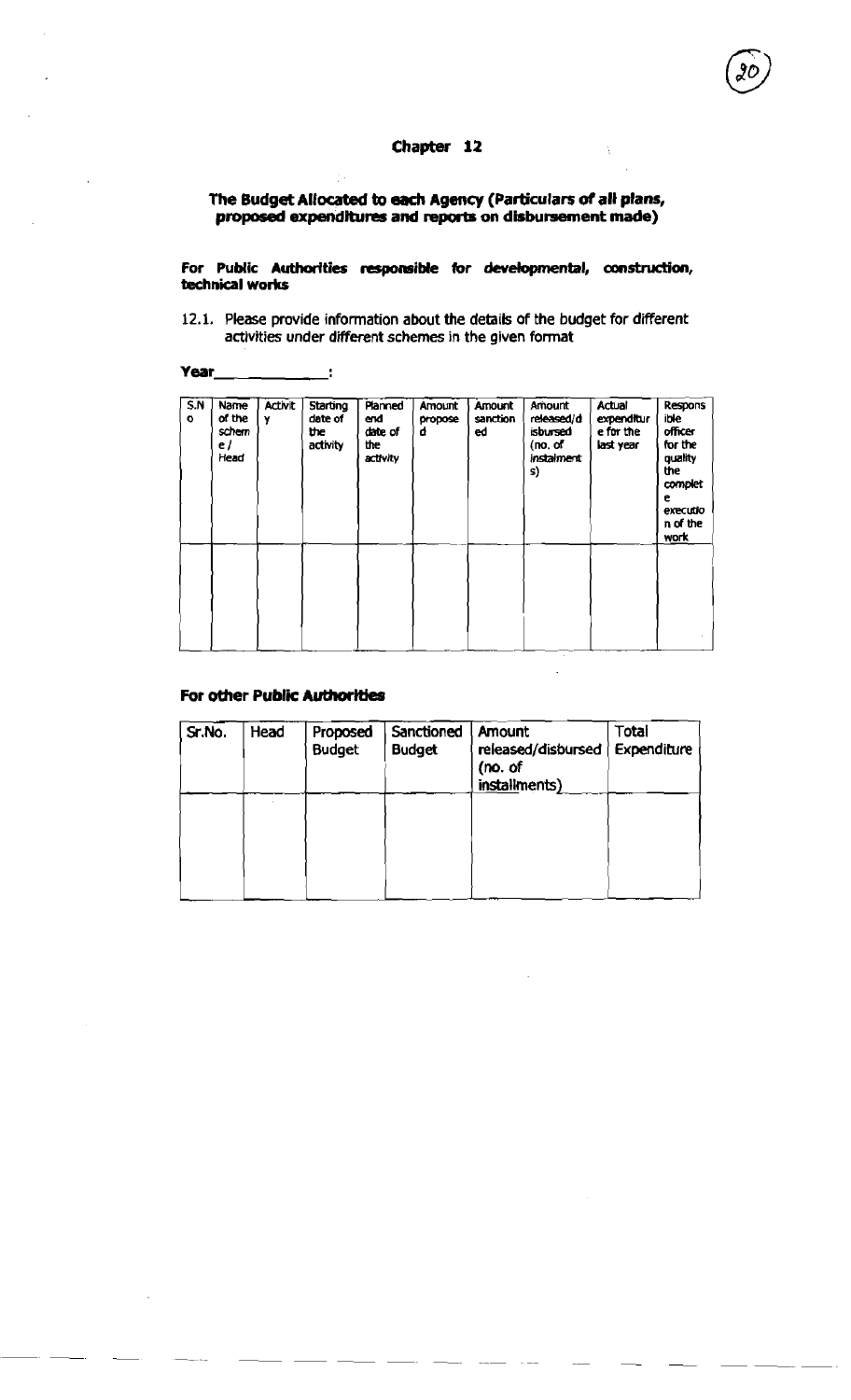#### **The Manner of Execution d Subsidy Programmes**

- 13.1. Please provide the information as per the following format:
	- Name of Programme / Scheme

 $\left\{ \right.$ 

- Duration of the programme / scheme
- Objedwe of **the** programme
- Physical and financial targets of the programme (for the last vear)
- Eligibility of Beneficiary  $\bullet$
- Pre-requisites for the benefit
- Procedure to avail the benefits of the programme
- Criteria for deciding eligibility
- Detail of the benefits given in the programme (also mention the amount of subsidy or other help given)
- Procedure for the distribution of the subsidy
- Where to apply or whom to contact in the office for applying
- Application format (where applicable. If the application is made on plan paper please mention it along with what the applicant should mention in the application)
- List of attachments (certificates / documents)
- Format of Attachments
- Where to contact in case of process related complaints
- Details of the available fund (At various levels like District Level, Block Level **etc)**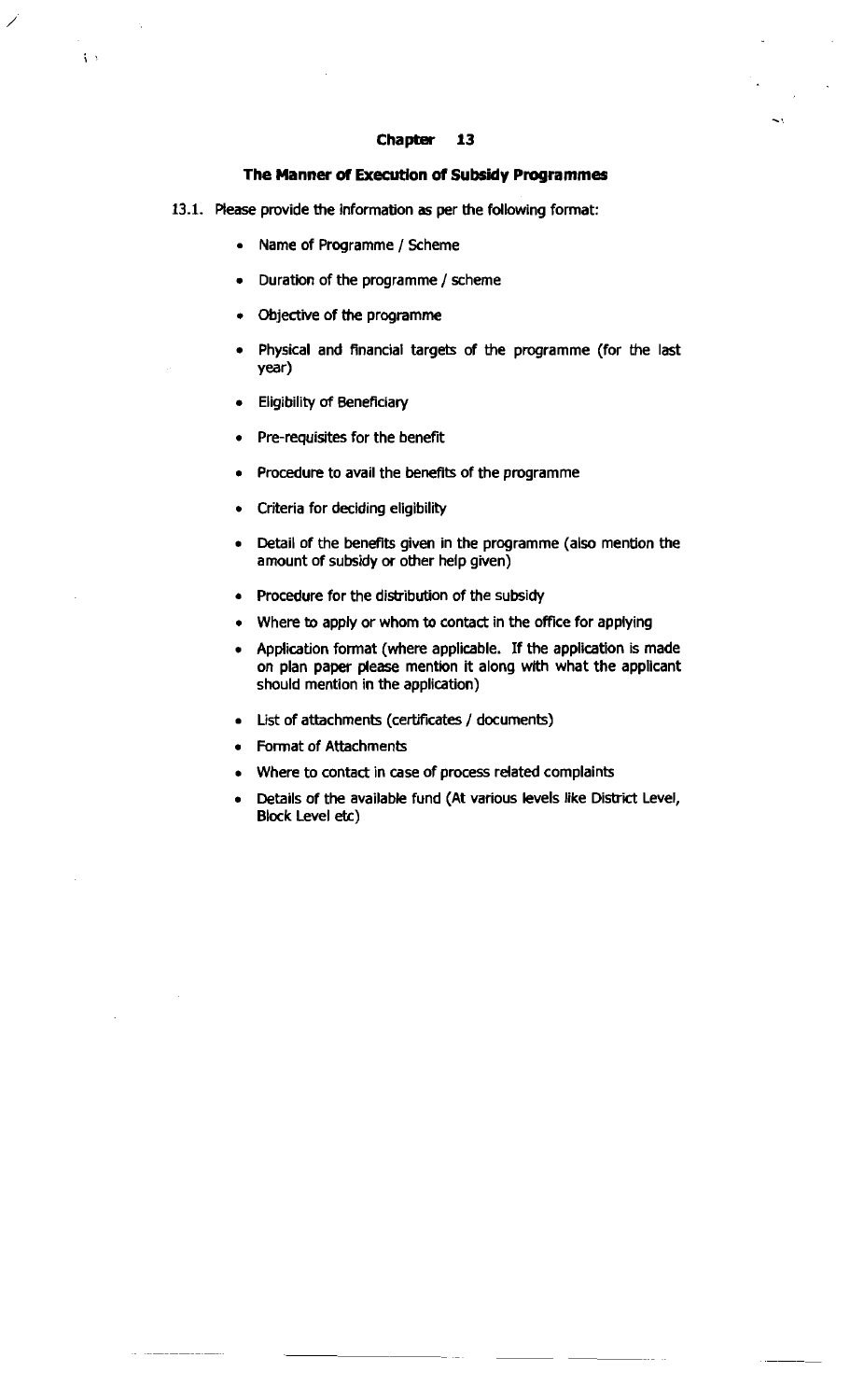List of beneficiaries in the format given below

| S.No.<br>/Cod<br>е | <b>Beneficiary</b><br>Name | Amount<br>of<br>subsidy | Parent<br>Guardia<br>ns | Criteria<br>οf<br>selectio<br>n | <b>Address</b>     |          |                  |               |
|--------------------|----------------------------|-------------------------|-------------------------|---------------------------------|--------------------|----------|------------------|---------------|
|                    |                            |                         |                         |                                 | <b>Distri</b><br>đ | Cit<br>٧ | Town/<br>Village | Hous<br>e No. |
|                    |                            |                         |                         |                                 |                    |          |                  |               |

#### **Chapter** 14

#### Particulars of **Redpients of Concessions, permits or authorization granted by it**

- 14.1. Please provide the information as per the following format:
	- Name of Programme
	- Type (Concession / Permits / Authorization)
	- Objective
	- Target set (For the last year)
	- **Eligibility**  $\bullet$
	- Criteria for the eligibility
	- Pre-requisites
	- Procedure to avail the benefits
	- Time limit for the concession / Permits / Authorizations
	- Application Fee (where applicable)
	- Application format (where applicable)
	- List of attachments (certificates / documents)
	- Format of Attachments
	- List of beneficiaries in the format given below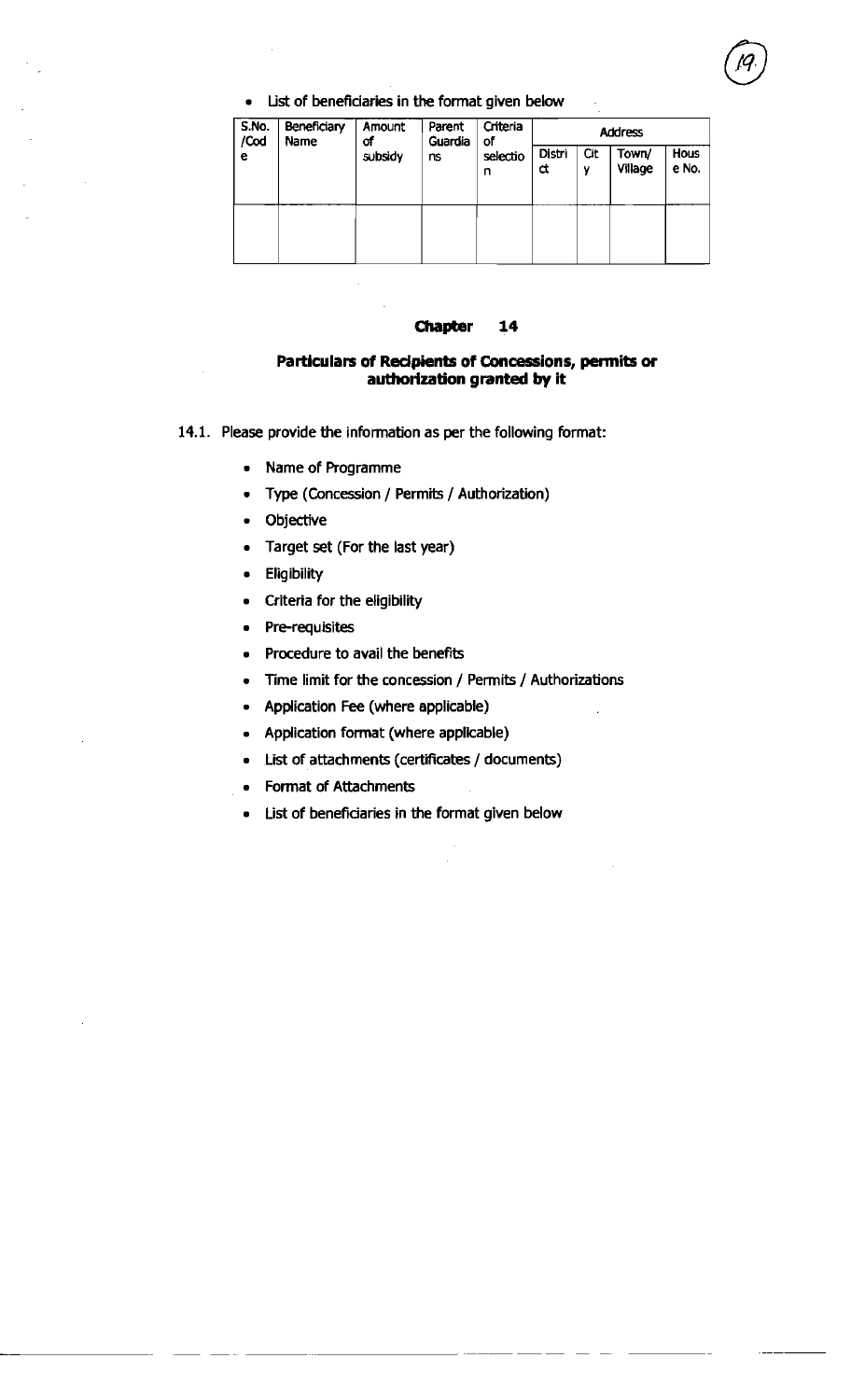| S.No.<br>/Cod<br>e<br>$\sim$ 50 $\,$ | Beneficiary<br>Name | Validity<br>period | Parent<br>Guardian<br>s | <b>Address</b> |      |                  |              |
|--------------------------------------|---------------------|--------------------|-------------------------|----------------|------|------------------|--------------|
|                                      |                     |                    |                         | Distri<br>ď    | City | Town/<br>Village | House<br>No. |
|                                      |                     |                    |                         |                |      |                  |              |

Also provide the following information for Concession

- Detail of the benefit given
- Distribution of benefits

#### **Chapter 15**

#### **Norms set by it for the discharge of its functions**

15.1. Please provide the details of the Norms / Standards set by the Department for execution of various activities / programmes.

#### **Chapter 16**

#### **Information Available in an electronic form**

16.1. Please provide the details of the information related to the various schemes which are available in the electronic format.

#### Chapter 17

#### **Particulars of the facilities available to citizens for obtaining information**

- 17.1. Means, methods or facilitation available to the public which are adopted by the Department for dissemination of information. Like
	- Office Library
	- Drama and Shows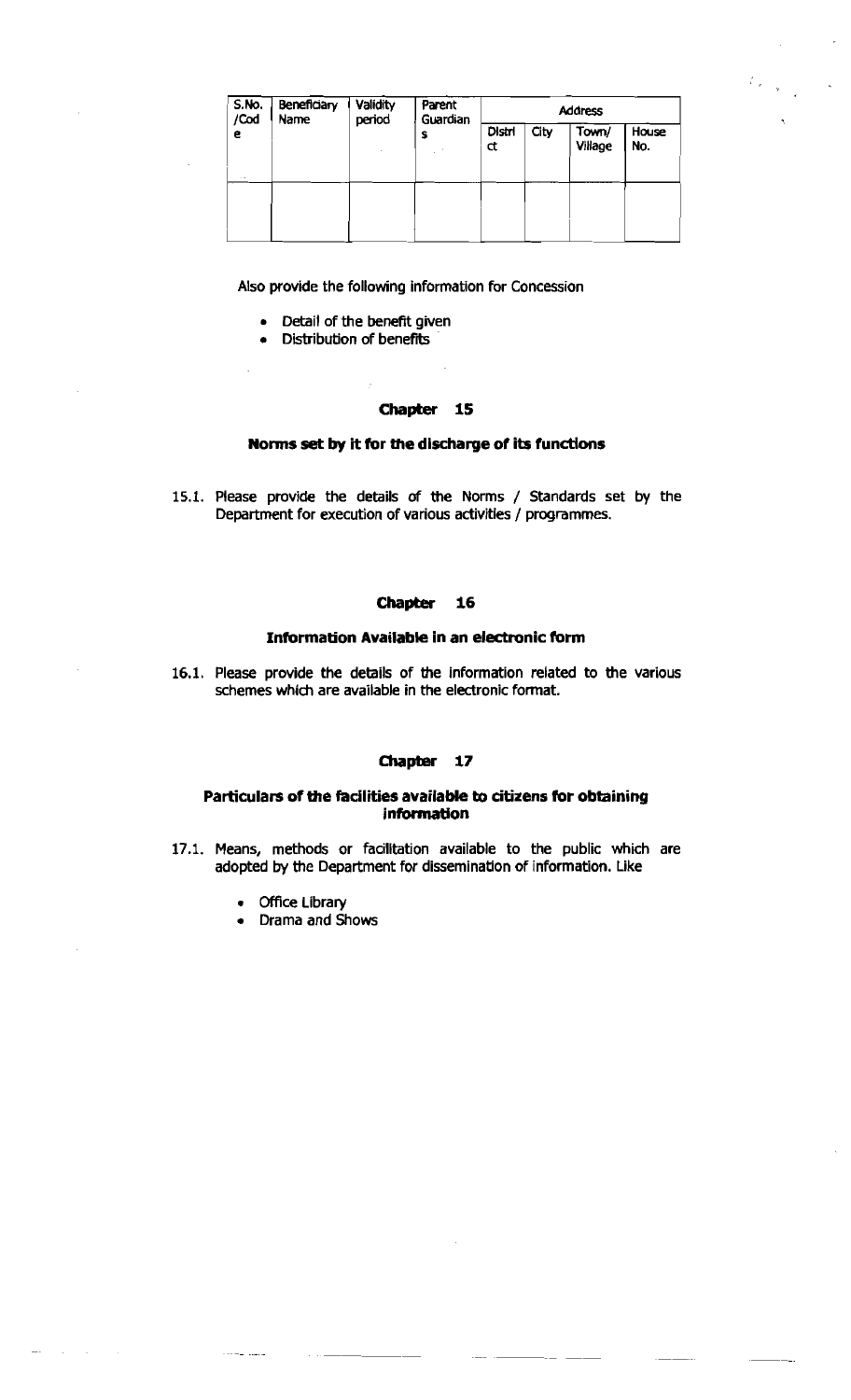- $\bullet$ **Through News Paper**
- $\bullet$ **Exhibition**

 $\sim$   $\sim$ 

 $\sim$ 

- **Notice Board**   $\bullet$
- **Inspection of Records in the Office**   $\bullet$
- **System of issuing of copies of documents**

 $\bar{z}$ 

 $\mathbf{r}$ 

 $\epsilon_{\rm{max}}$  $\mathcal{L}(\mathcal{C})$  $\bar{1}$  $\bar{\beta}$ 

 $\mathcal{E}_k = \mathcal{E}$  $\bar{z}$ 

é,

- **Printed Manual Available**
- **Website of the Public Authority**
- **Others means of advertising**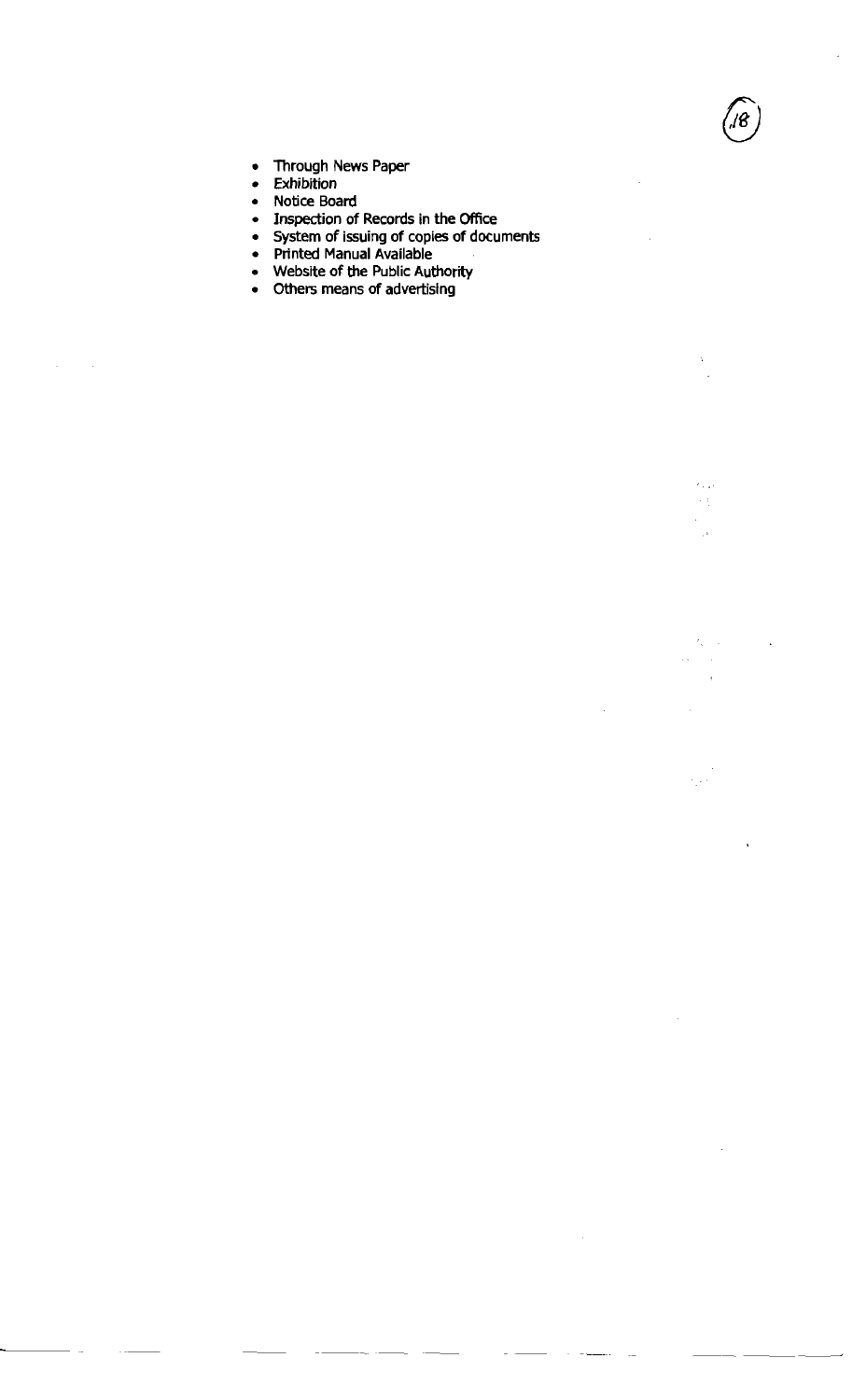#### **Other Useful Information**

#### **18.1. Frequently Asked Questions and** their **Answers by Publlc**

#### **18.2.** Related **to seeking information**

- Application form (a copy of filled application form for reference)
- Fee
- How to write a precise information request Few Tips
- Right of the Citizen in case of denial of information and procedure to appeal

## **18.3. With relation to training imparted to public by Public Authority**

- **a** Name of training programme with brief description
- Time period for Training Programme / Scheme
- Objective of training
- Physical and Financial Targets (Last Year)
- Eligibility for training
- Perquisite for training (if any)
- Financial and other form of help (if any)
- . Description of help (mention the amount of Financial help, if any)
- Procedure of giving help
- Contact Information for applying
- Application Few (Wherever applicable)
- Application Form (in case the application is made on plain paper, please mention the details which the applicant has to provide)
- List of enclosures/documents
- Procedure of application
- **Selection Procedure**
- Time table of training programme (in case available)
- Process to inform the trainee about the training schedule
- Arrangement made by the Public Authority for creating public awareness about the training programmes.
- List of Beneficiary of the training programme at various levels like district level, block level etc.

# 18.4. With relation to training imparted to public by Public Authority

- Name of training programme with brief description
- Tlme period for Training Programme / Scheme
- Objective of training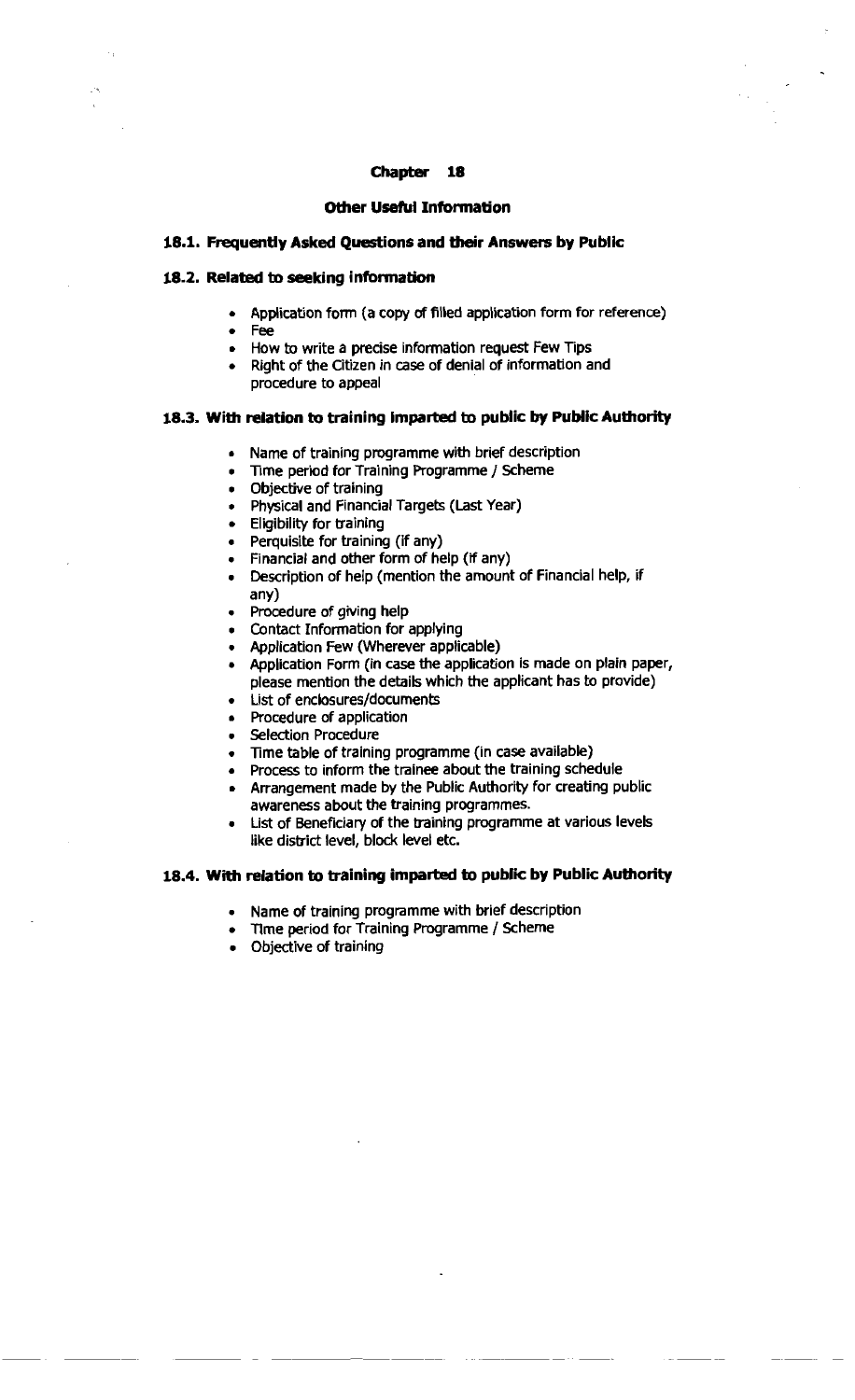

- Physical and Financial Targets (Last Year)
- Eligibility for training
- Perquisite for training (if any)
- Financial and other form of help (if any)
- Description of help (Mention the amount of Financial help, if any)
- Procedure of giving help
- Contact Information for applying
- Application Fee (Wherever applicable)
- Other Fees (Wherever applicable)
- Application **Form** (in case the application is made on plain paper, please mention the details which the applicant has to provide)
- List of enclosures /documents
- Format of enclosures /documents
- Procedure of application
- Selection procedure
- Time table of training programme (in case available)
- Process to inform the trainee about the training schedule
- Arrangement made by the Public Authority for creating public awareness about the training programmes.
- List of Beneficiary of the training programme at various levels like district level, block level etc.
- Validity period of certificate (if applicable)
- Process of renewal (if any)

#### **18.5. With relation to registration** process

- **Objective**  $\bullet$
- Eligibility for registration
- Pre-requisites (if any)
- Contact information for applying
- Application Fee (Wherever applicable)
- Other Fee (Wherever applicable)
- Application Form (In case the application is made on plain paper, please mention the details which the applicant has to provide)
- List of enclosures / documents
- Format of enclosures / documents
- Procedure of application
- Process followed in the Public Authority after the receipt of application.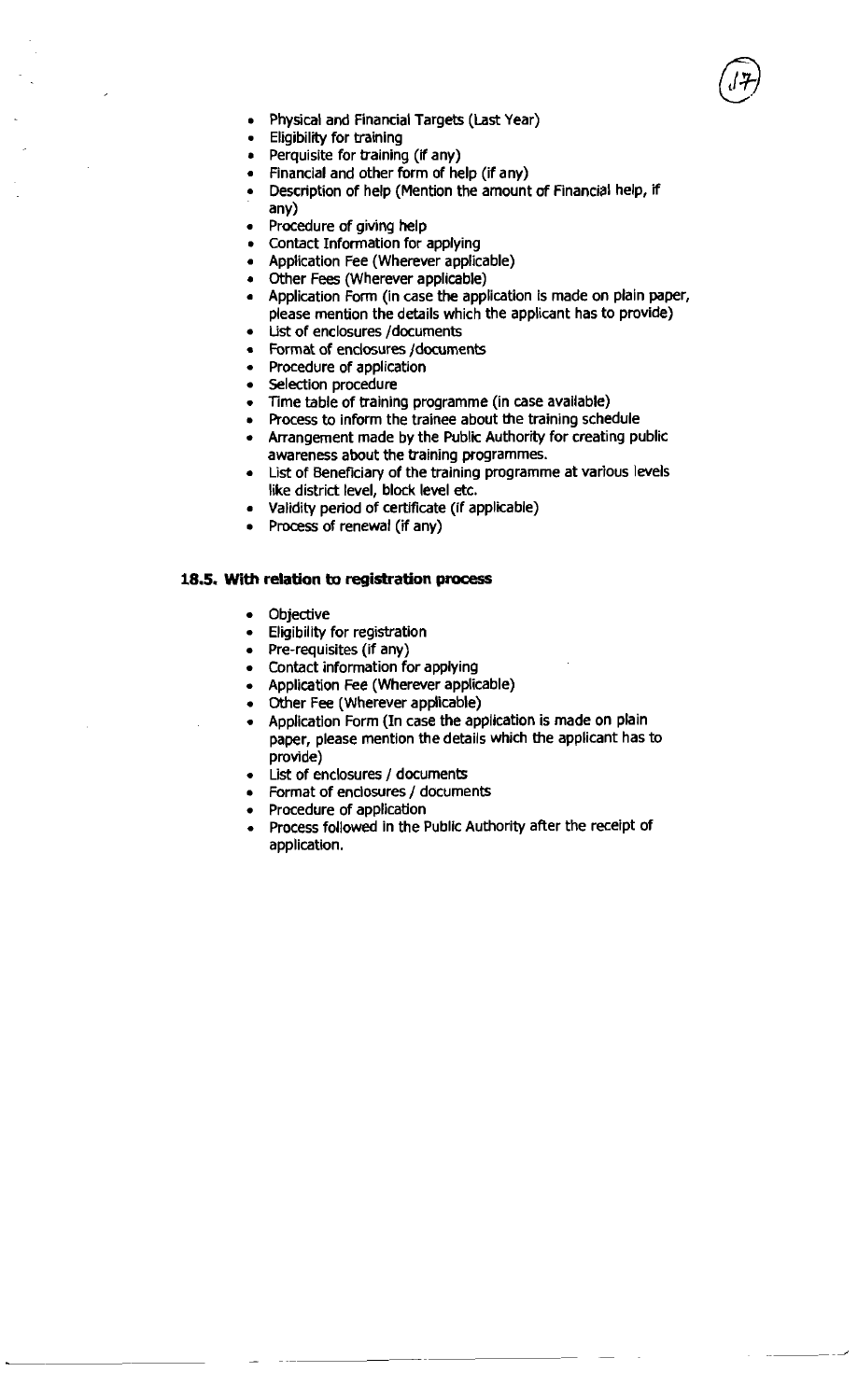

**Government of Jammu and Kashmir, General Administration Department. (Administration Section), Civil Secretariat, Jammu** 

Subject: Implementation of the provisions of the Right to Information Act, 2009.

# **Circular No. 18 -GAD of 2016 Dated: 22 .03.2016**

In continuation of Circular No.07-GAD of 2015, dated 10.02.2015, it is once again impressed upon all the Administrative Secretaries, Divisional Commissioners, Heads of the Departments and Deputy Commissioners to ensure that:

- 1. All the departments viz; Administrative as well as line departments, disclose information in terms of Section  $4$   $(1)(b)$  of the Right to Information Act, 2009, and their official websites are created/made functional immediately. They shall also ensure that these websites are updated on a daily basis.
- 2. The deficiencies reflected in the statement furnished by the State Information Commission, J&K, in respect of launching of website, disclosure of information under Section  $4(1)(b)$  of the Right to Information Act, 2009, and appointment of Public Information Officers/First Appellate Authorities, are made good immediately, under an intimation to the General Administration Department.
- 3. All the officers/officials shall indicate their names and designation below their signature while initiating or endorsing any note/proposal for consideration of the Competent Authorities and on the communications exchanged with different departments. The other details like telephone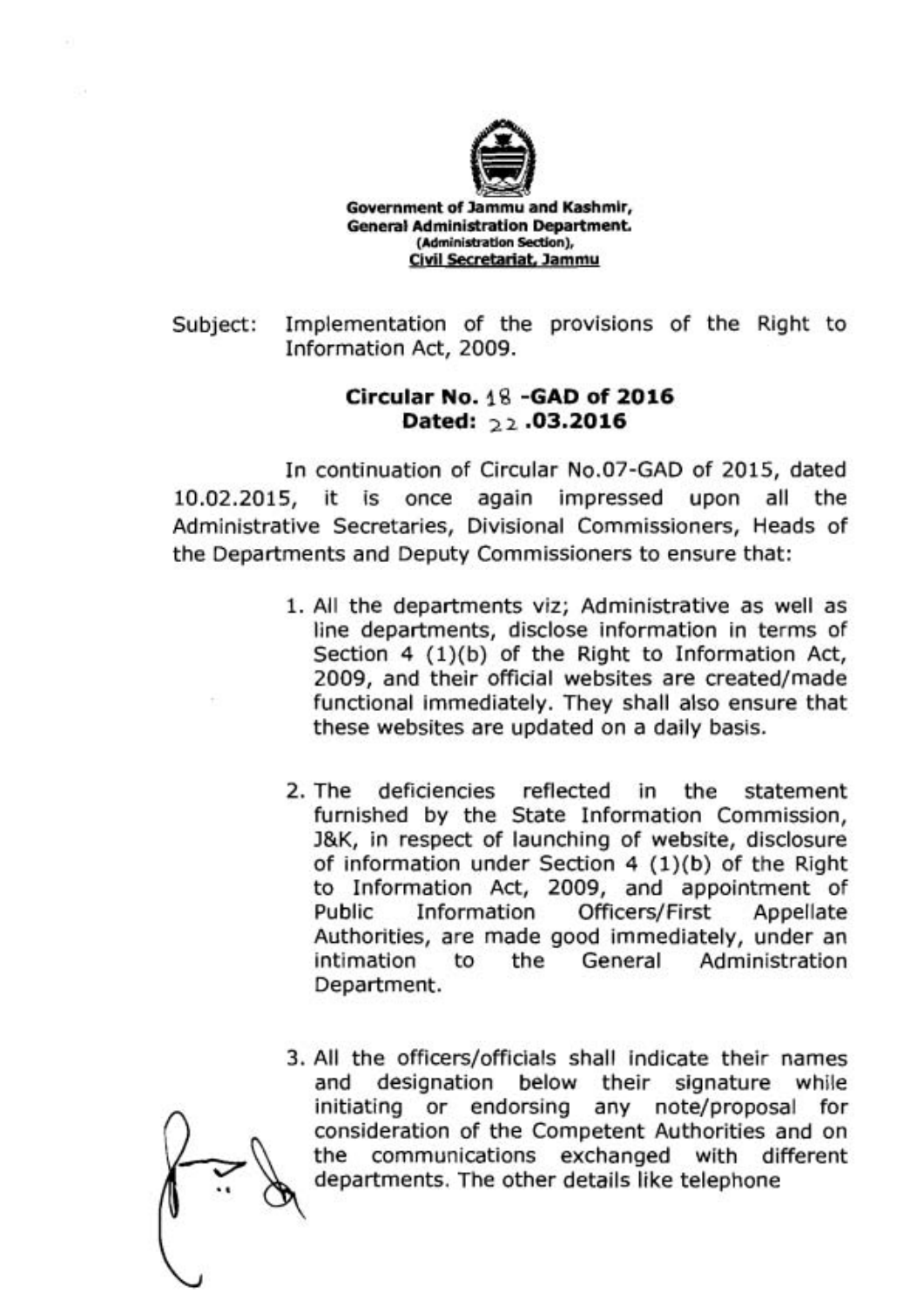numbers, e-mail addresses should also be mentioned on such communications.

# **Sd/- (Gazzanfar Hussain) IAS,**

Commissioner/Secretary to the Government,

No. GAD(Adm)110/2009-V(part file) Dated: 22.03.2016. Copy to the:-

(Imreeaz Kacho),

Under Secretary to the Government.

- 1. All Financial Commissioners.
- 2. Chairman, J&K Special Tribunal.
- 3. Director General of Police, J&K.
- 4. All Principal Secretaries to the Government.
- 5. Principal Secretary to the Hon'ble Governor.
- 6. Principal Resident Commissioner, J&K Government, New Delhi.
- 7. Divisional Commissioner, Kashmir/Jammu.
- 8. Director General, J&K Institute of Management, Public Administration and Rural Development.
- 9. All **Commissioners/Secretaries** to the Government.
- 10. All Heads of Departments/Managing Directors.
- 11. All Deputy Commissioners.
- 12. Director Estates.
- **13.** Director Information.
- 14. PA to the Commissioner/Secretary to the Government, GAD.
- 15. I/C GAD website.
- 16. Circular file/Stock file.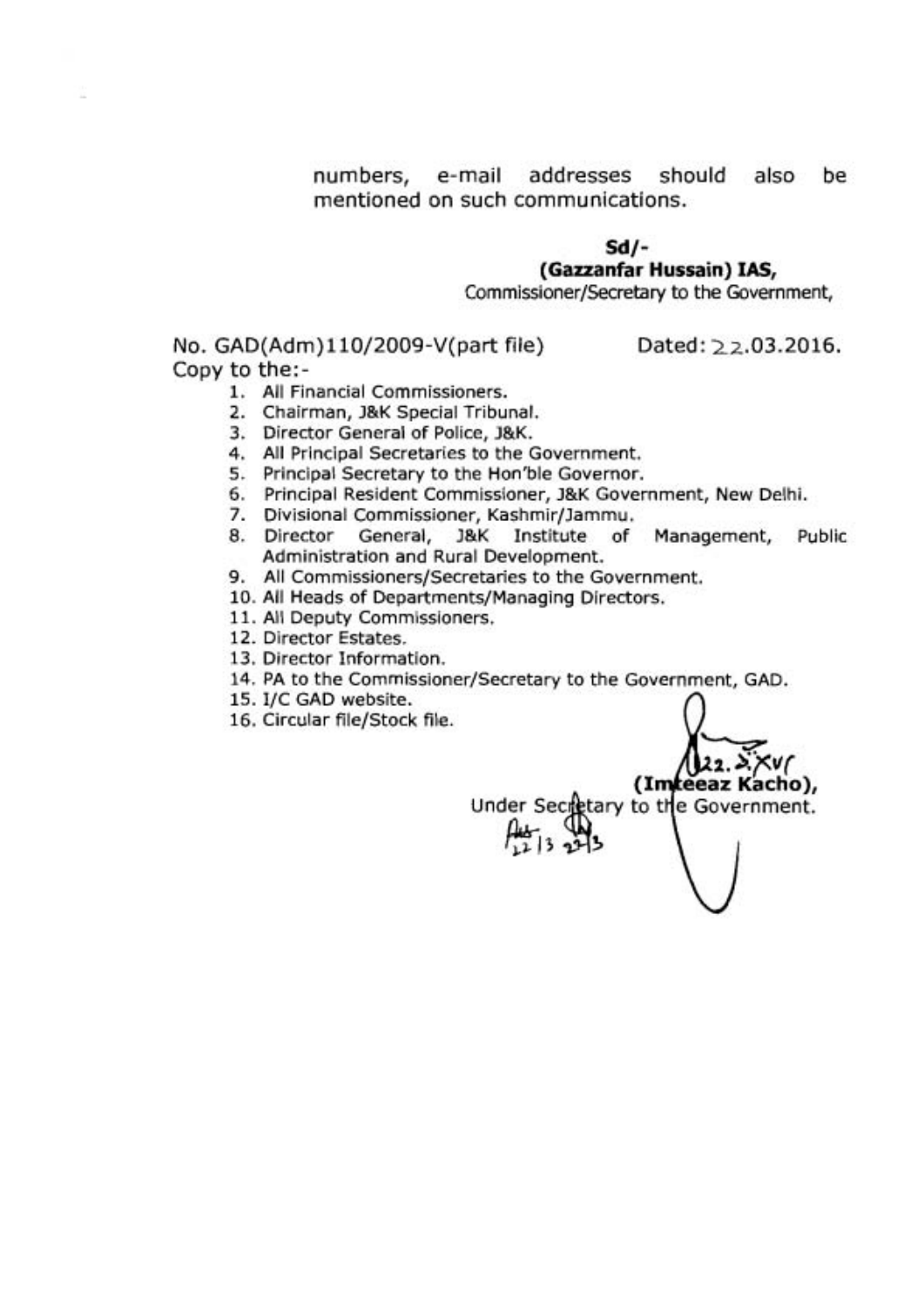

**GOVERNMENT OF JAMMU AND KASHMIR. GENERAL ADMINISTRATION DEPARTMENT.** (Administration Section), Civil Secretariat, Jammu

Subject: Disclosure of information in terms of Section 4 of the **J&K**  Right to Information Act, 2009.

> $\frac{C}{2}$ **Circular No.**  $\frac{O}{2}$   $\frac{O}{2}$  **CAD of 2017 D a t e d:** / **-04-2017**

Attention of all the Administrative Secretaries is invited to the instructions issued vide Circular No. 21-GAD of 2014 dated 09-04-2014 and reiterated vide Circulars No. 07-GAD of 2015 dated 10- 02-2015 and No. 18-GAD of 2016 dated 22-03-2016, wherein it has been enjoined upon all concerned to ensure implementation of the provisions of Section 4 of the **J&K** RTI Act i.e. voluntary disclosure of information by the public authorities.

Besides, in terms of the powers conferred under Section 22(5) of the **J&K** RTI Act, 2009, the State Information Commission (SIC) has advised vide D.O. No. PS/CIC/05/2017 dated 27-03-2017 to direct all the Public Authorities in the State to take necessary steps to implement all the provisions of the Section 4 of the **J&K** Right to Information Act, 2009.

With a view to maintain conformity with the provisions of Section 4 of **J&K** Right to Information Act, 2009, it is impressed upon all the Administrative Secretaries, Heads of the Departments and Public Authorities of the State to ensure effective implementation of the provisions of Section 4 o'f the **J&K** RTI Act in letter and spirit by hosting all requisite information on the official websites and updating them periodically.

(Subash Chhibber),

Additional Secretary to the Government.

No: GAD(Adm)110/2009-V (PF)  $\frac{1}{2}$   $\frac{1}{4}$  Dated: 21-04-2017 Copy to the:-

- 1. All Administrative Secretaries.
- 2. Director General of Police, **J&K.**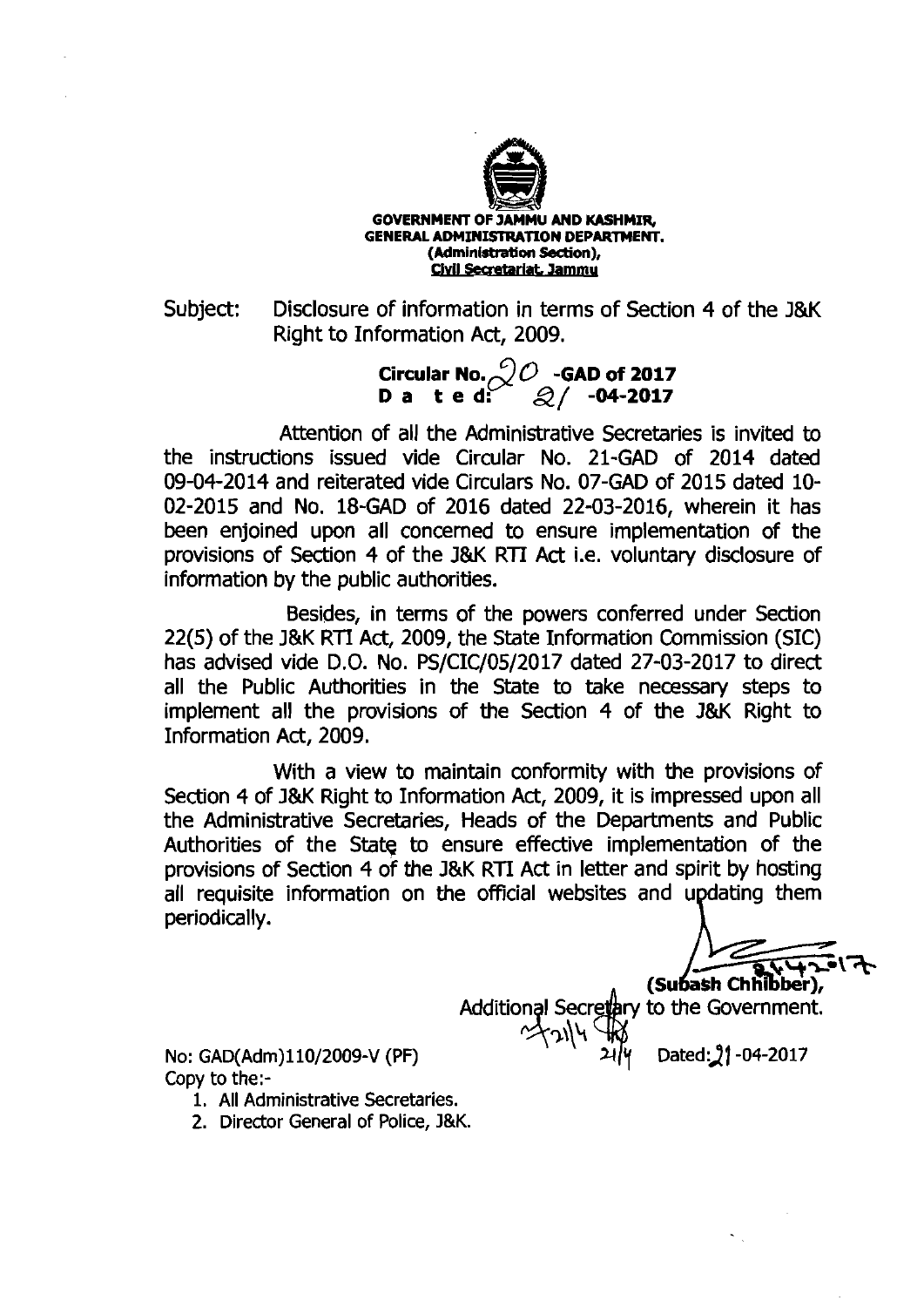- **3. mincipal Resident Commissioner, J&K Government, 5-Prithvi Raj Road, New Delhi.**
- **4. Divisional Commissioner, Jammu/Kashmir.**
- **5. All Deputy Commissioners,**
- **6. All Heads of the Departments**
- **7. All Managing Directors, PSUs.**
- **8. Secretary, J&K State Information Commission for information.**
- **9. Private Secretary to the Chief Secretary.**
- **10. Private Secretary to the Commissioner/Secretary to the Government, GAD.**
- **11. Incharge website, GAD.**
- 12. Circular file/stock file.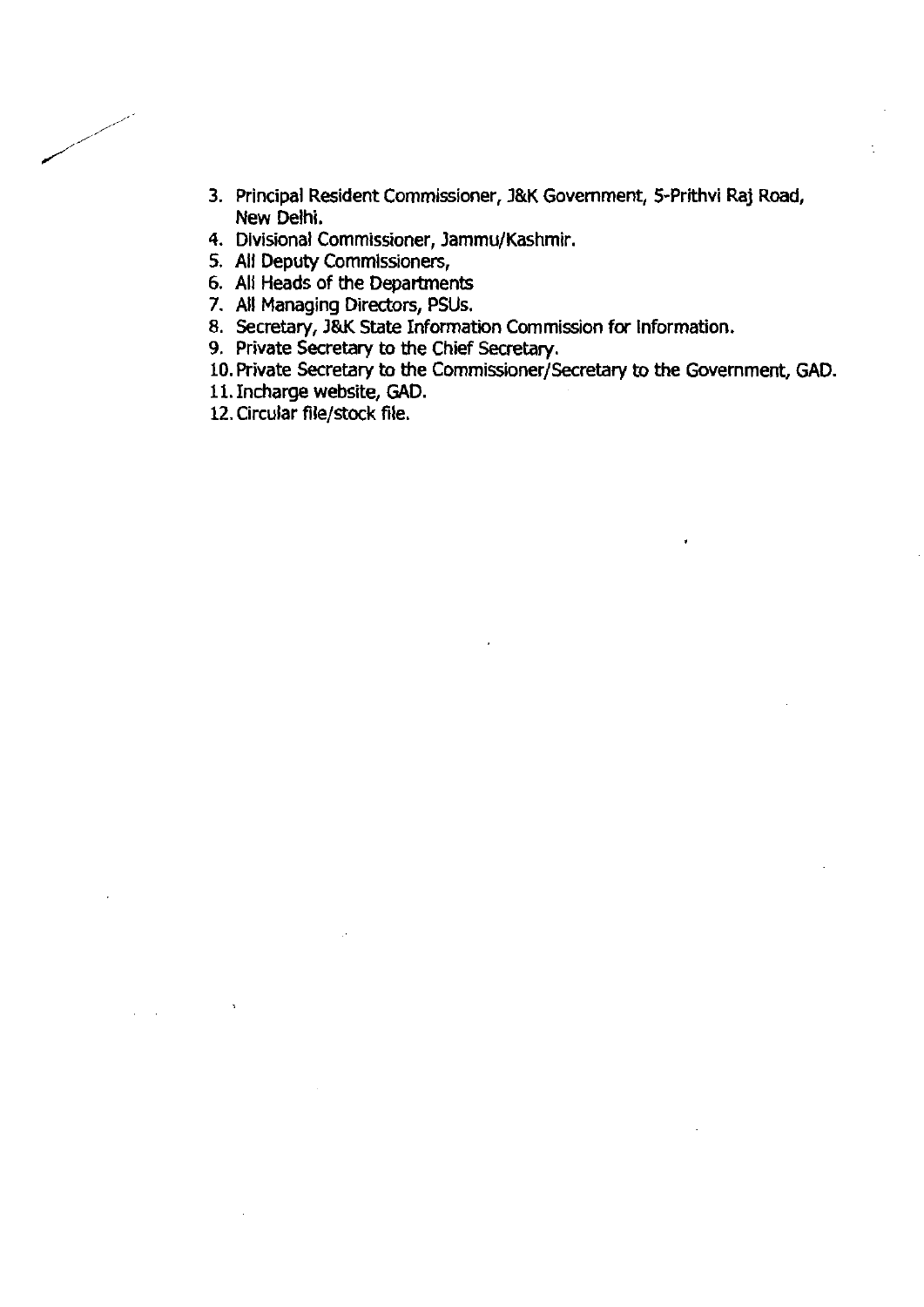

#### **GOVERNMENT OF JAMMU AND KASHMIR, GENERAL ADMINISTRATION DEPARTMENT.** Civil Secretariat, Srinagar.

Subject:- Implementation of Jammu and Kashmir Right to Information Act, 2009.

# **Circular ~0.24 -GAD of 2017 Dated: 35 -05-2017**

In terms of Section 5(1) and 5(2) of the Right to Information Act, 2009 and Circular No. 25-GAD of 2009 dated 05-06-2009 & Circular No. 15-GAD of 2012 dated 27-04-2012, it was impressed upon all the Administrative Secretaries including Public Authorities to ensure that the authorities under their administrative control designate the PIOs/APIOs within the stipulated time frame.

It has been observed that the instructions already issued are not being adhered to in letter and spirit and the PIOs and FAAs (Officers senior to the PIOs) in the Public Authorities have not been designated. Besides, it has been observed that the names of the designated PIOs and FAAs have not been notified and placed in the public domain through the websites of the respective departments.

It is, therefore, once again impressed upon all the Administrative Secretaries and Public Authorities of the State to ensure effective implementation of the provisions of Section 5(1) and 5(2) of Right to Information Act, 2009 by appointing PIOs and FAAs of an appropriate seniority wherever it has not been done or where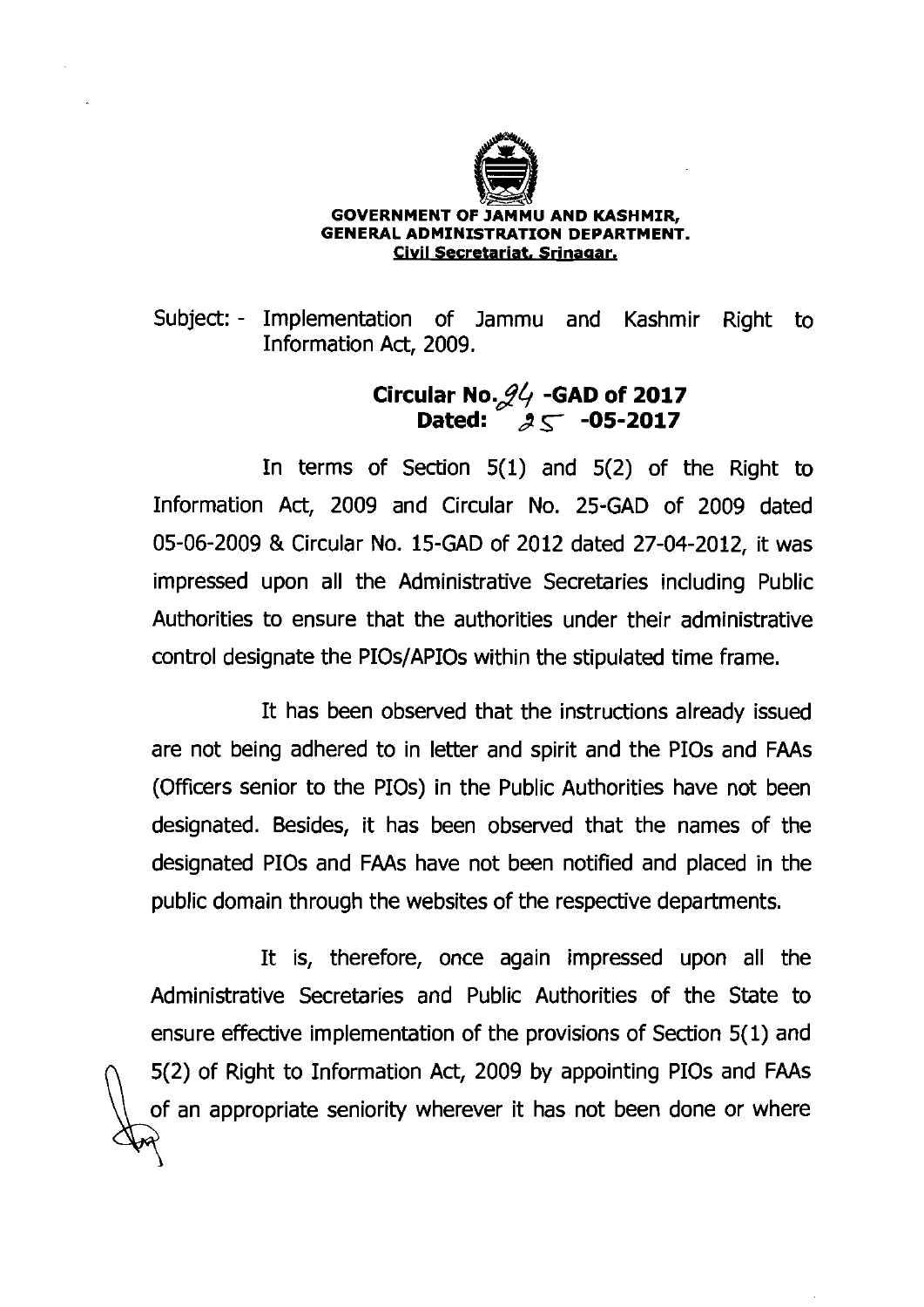no substitutes have been designated after the transfer or retirement of the existing PIOs and **FAAs.** Besides, it is also impressed upon all the concerned to notify the names of the PIOs and **FAAs** in the public domain through the websites of the respective departments for the no substitutes have been designated after the transfer or retirement<br>of the existing PIOs and FAAs. Besides, it is also impressed upon all<br>the concerned to notify the names of the PIOs and FAAs in the public<br>domain throug

 $\overline{\mathcal{L}}$  Dates:-  $2\mathcal{L}$ -05-2017

NO:GAD(Adm)l10/2009-(PF)

Copy to the:-

- 1. All Administrative Secretaries.
- 2. Director General of Police, **J&K.**
- 3. Principal Resident Commissioner, J&K Government, 5-Prithv Raj Road, New Delhi.
- 4. Divisional Commissioner, Jamrnu/Kashmir.
- 5. All Deputy Commissioners,
- 6. All Heads of the Departments
- 7. All Managing Directors, PSUs.
- 8. Secretary, J&K State Information Commission for information.
- 9. Private Secretary to the Chief Secretary.
- **10.** Private Secretary to the Comrnissioner/Secretary to the Government, GAD.
- 11. Incharge website, GAD.
- 12.Circular file/stock file.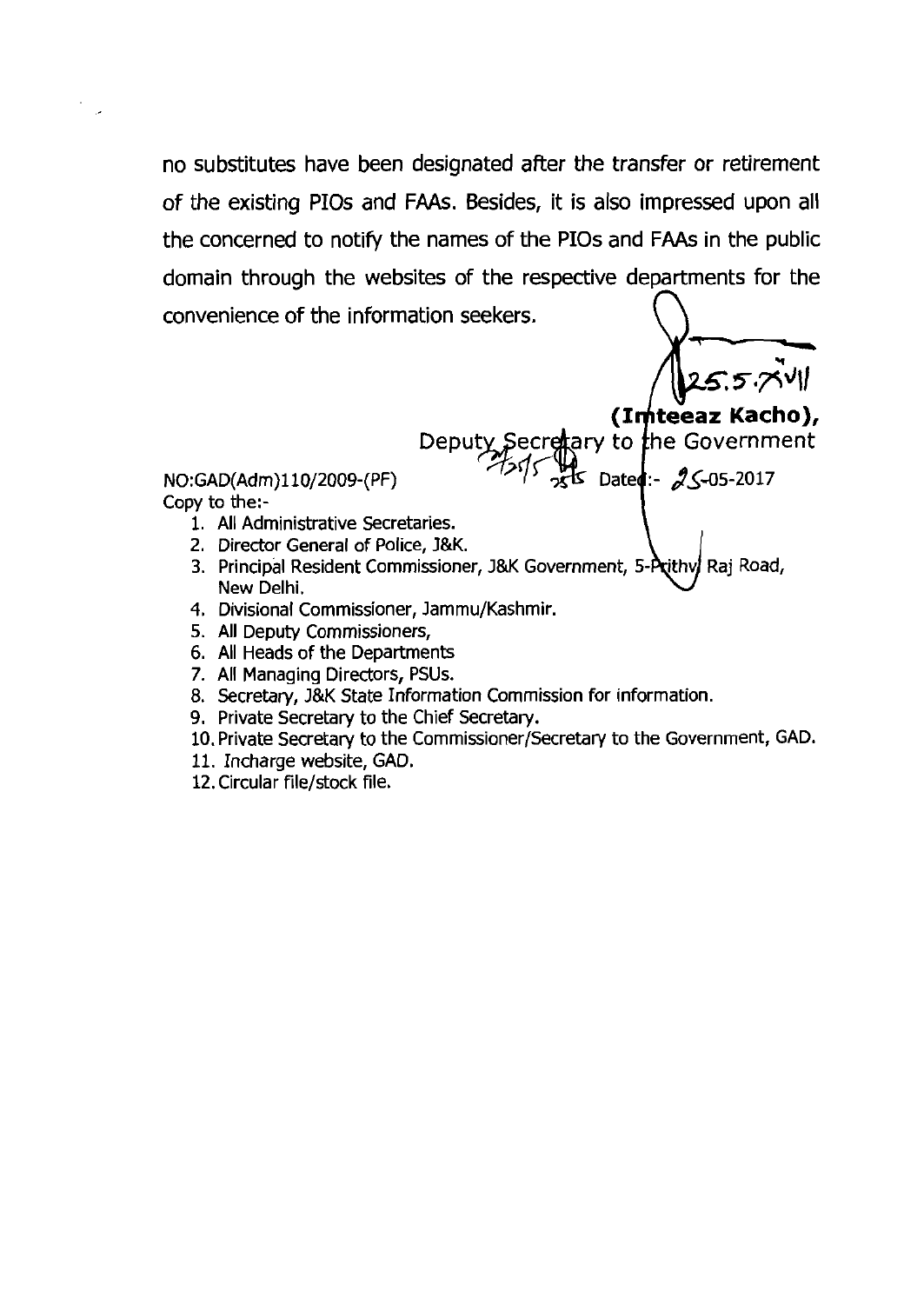

# GOVERNMENT OF JAMMU AND KASHMIR, GENERAL ADMINISTRATION DEPARTMENT, **Civil Secretariat, Srinagar.**

Subject: Implementation of Jammu and Kashmir Right to Information Act, 2009.

# **Circular No: 35-GAD of 2017 Dated: .07.2017**

In continuation of Circular No. 24-GAD of 2017 dated 25-05-2017, it is impressed upon all the Administrative Secretaries, Divisional Commissioners and the Deputy Commissioners that while appointing Public Information Officers and the First Appellate Authority under the Right to Information Act, 2009, priority be given to appoint Deputy Secretary/ Additional Secretary level officers or their equivalent as Public Information Officers and Special Secretary level officers or their equivalent as First Appellate Authority in order to ensure effective implementation of the provisions of Right to Information Act, 2009.

**Sd/-**  (Khurshid Ahmad) IAS, **Commissioner/Secretary to the Government.** 

No. GAD(Adm) *10/2009-v (PF-I1)* Dated: 25.07.2017.

Copy to the:-

- 1. Vice Chairman/Director General, IMPA. **J&K.**
- **2.** Financial Commissioner (Revenue).
- **3.** All Principal Secretaries.
- 4. Director General of Police, J&K.
- 5. All **Commissioner/Secretaries.**
- 6. Divisional Commissioner, Jammu/ Kashmir.
- 7. All Deputy Commissioners.
- 8. All Managing Directors.
- 9. All Heads of the Departments.
- **10.** Secretary, **J&K** State Information Commission.
- **11.** Director, Archives, Archaeology and Museums, **J&K.**
- 12. Secretary, J&K PSC/Vigilance Organization /J&K SSB.
- **13.** Private Secretary to the Chief Secretary.
- 14. Private Secretary to the Commissioner/Secretary to the Government, GAD.
- 15. Circular file/Stock file/ GAD website.

(Imteeaz Kacho),

Deputy Secretary to the Government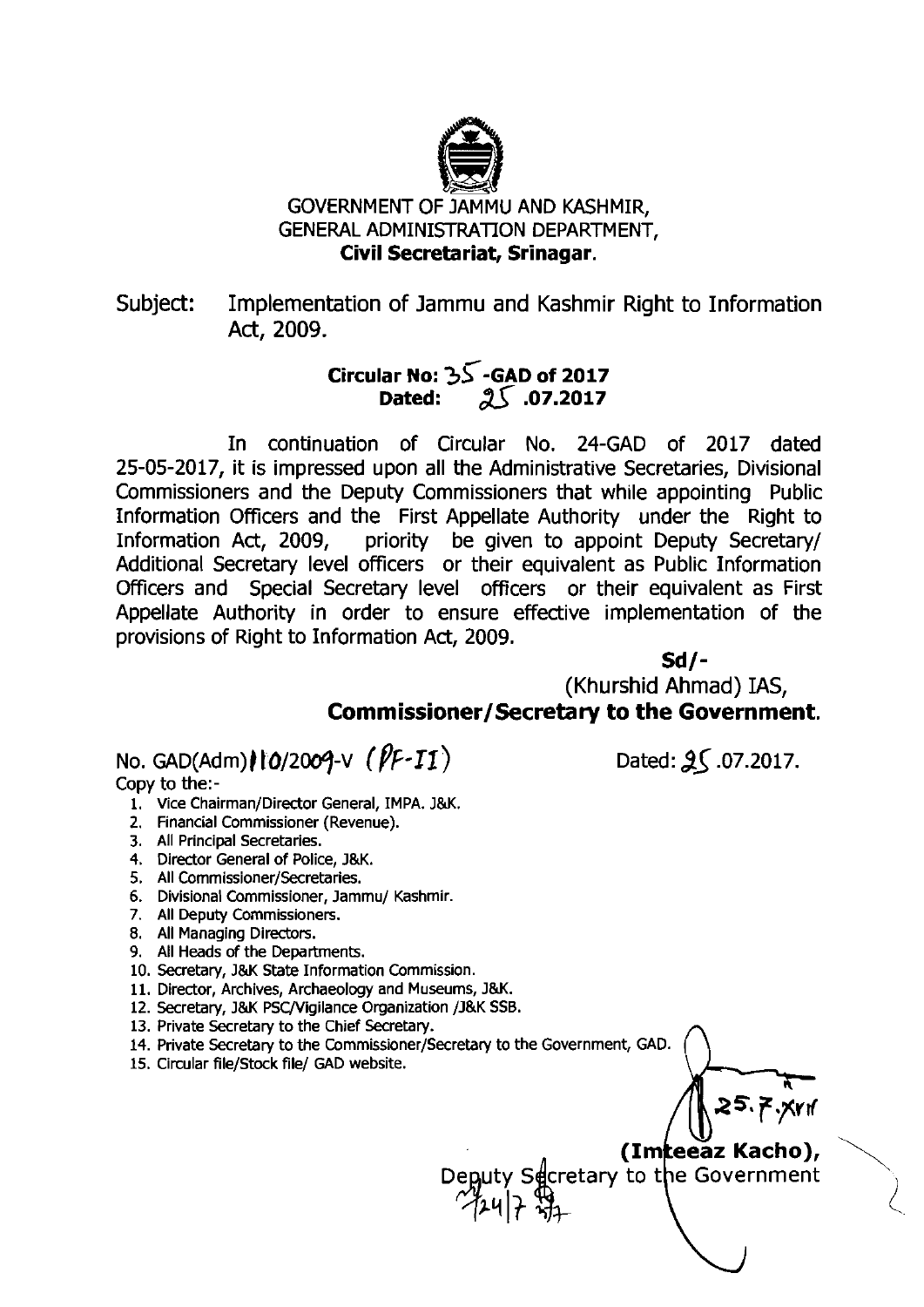

# GOVERNMENT OF JAMMU AND KASHMIR, GENERAL ADMINISTRATION DEPARTMENT, Civil Secretariat, Srinagar.

Subject: Format for giving information to applicants under the Right to Information Act, 2009- issue of guidelines regarding.

Reference: No. SIC/CO/Adm/2015/473-75 dated 10-12-2015 from SIC.

# Circular No. **3** *6* -GAD of **<sup>2017</sup>** Dated: **2F .07.2017**

It has been observed that different public authorities are providing information to  $RTI$  applicants in different formats in the absence of any standard format for providing information.

In order to provide the information as per a standard format which has also been adopted by Department of Personnel & Trainings, Government of India, the replylinformation should essentially contain the following information:-

- i) RTI application number, date and date of its receipt by the Public Authority.
- ii) The name, designation, official telephone number and e-mail ID of the PIO.
- iii) In **case** the information requested for is denied, detailed reasons for denial quoting the relevant sections of the RTI Act should be clearly mentioned.
- iv) In case the information pertains to the another authority and the application is transferred under Section 6(3) of the RTI Act, details of the Public Authority to whom the application is transferred should be given. Charly mentioned.<br>
iv) In case the information pertains to the another authority and the<br>
application is transferred under Section 6(3) of the RTI Act, details<br>
of the Public Authority to whom the application is transferre
	- v) In the concluding para of the reply, it should be clearly mentioned that the First Appeal, if any, against the reply of the Public Information Officer (PIO) may be made to the First Appellate
	- ID of the First Appellate Authority should also be clearly mentioned.
	- vii) In case the applicant has requested for certified copies of the documents or records, the PIO should endorse on the document "True copy of the document/record supplied under RTI Act" sign the document with date, above documents or records, the PI0 should endorse on the document "True copy of the document/record supplied under RTI Act" sign the document with date, above, a seal containing the name of the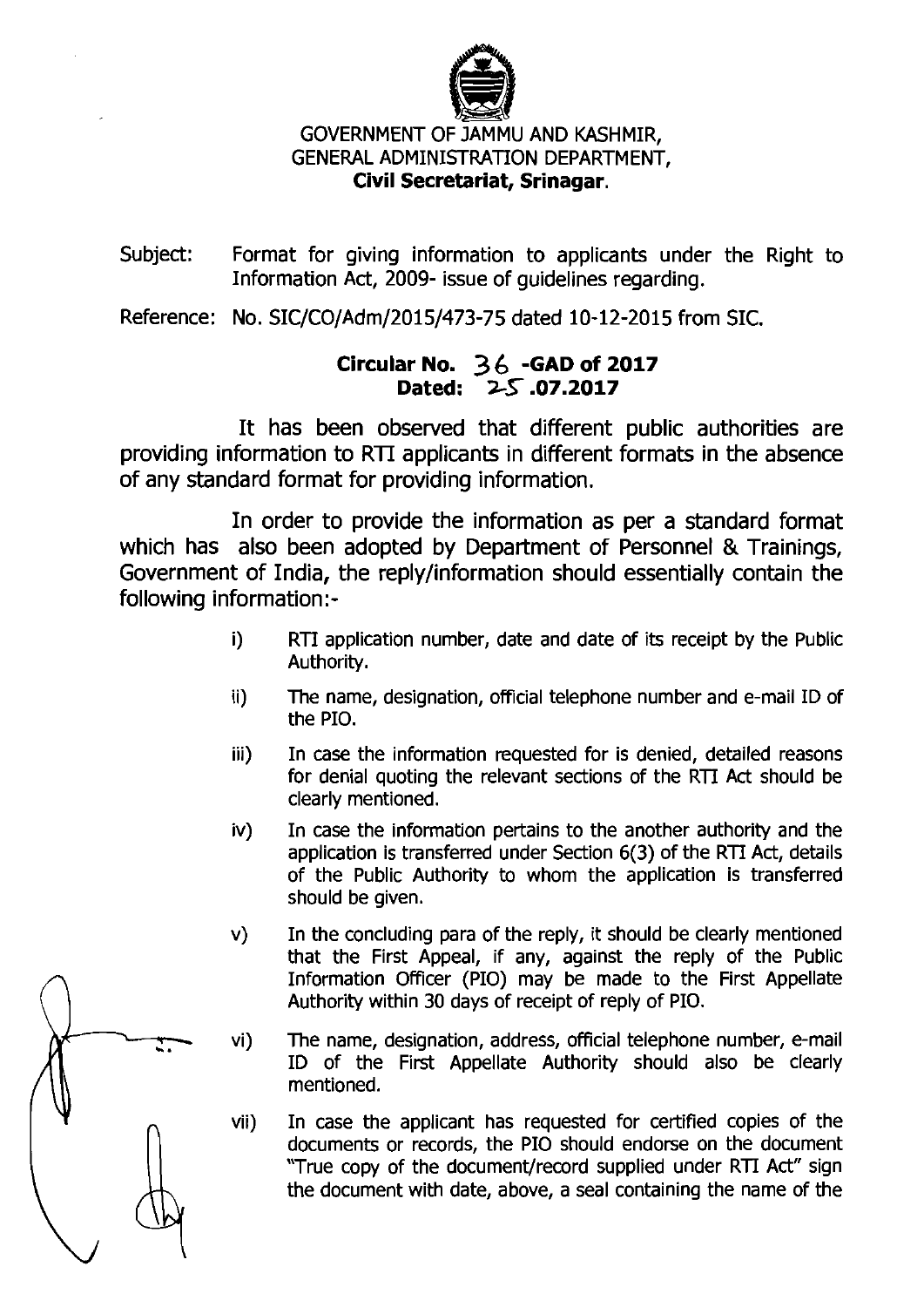Officer, PI0 and name of the Public Authority, as enumerated below:

> True copy of the documents/record supplied under RTI Act Sd/-<br>Date Name of the Officer,<br>Public Information Officer Name of the Public Authority

viii) In case the documents to be certified and supplied are large in number, information on the **RTI** application should be supplied by a designated PI0 but the certification of the document(s), if need be, could be done by a junior Gazetted Officer.

The Jammu and Kashmir State Information Commission has also requested that the instructions be issued to all the departments of the Government to bring uniformity in the format for providing information/reply to the applicant(s) under the Right to Information Act, 2009.

It is therefore, impressed upon all the Administrative Secretaries to bring these instructions into the notice of the First Appellate Authorities (FAAs) and Public Information Officers (PIOs) of their own departments as well as the respective departments under their control for furnishing the information/reply to the applicant(s) under Right to Information Act, 2009.

**ad/-**<br>id Abmod (Khurshid Ahmad) IAS, **Commissioner/Secretary to the Government.** 

No. GAD(Adm)308/2015-V Dated:  $\sqrt{5.07.2017}$ .

Copy to the:-

- 1. Vice Chairman/Director General, IMPA. J&K.
- 2. Financial Commissioner (Revenue).
- 3. All Principal Secretaries.
- 4. Director General of Police, J&K.
- 5. All Commissioner/Secretaries.
- 6. Divisional Commissioner, Jammu/ Kashmir.
- 7. All Deputy Commissioners.
- 8. All Managing Directors.
- 9. All Heads of the Departments.
- 10. Secretary, J&K State Information Commission.
- 11. Director, Archives, Archaeology and Museums, J&K.
- 12. Secretary, J&K PSC/Vigilance Organization /J&K SSB.
- 13. Private Secretary to the Chief Secretary.
- 14. Private Secretary to the Commissioner/Secretary to the Government, GAD. 15. Circular file/Stock **file/** GAD website. n
- 

**(Imteeaz Kacho),<br>cretary to the Government**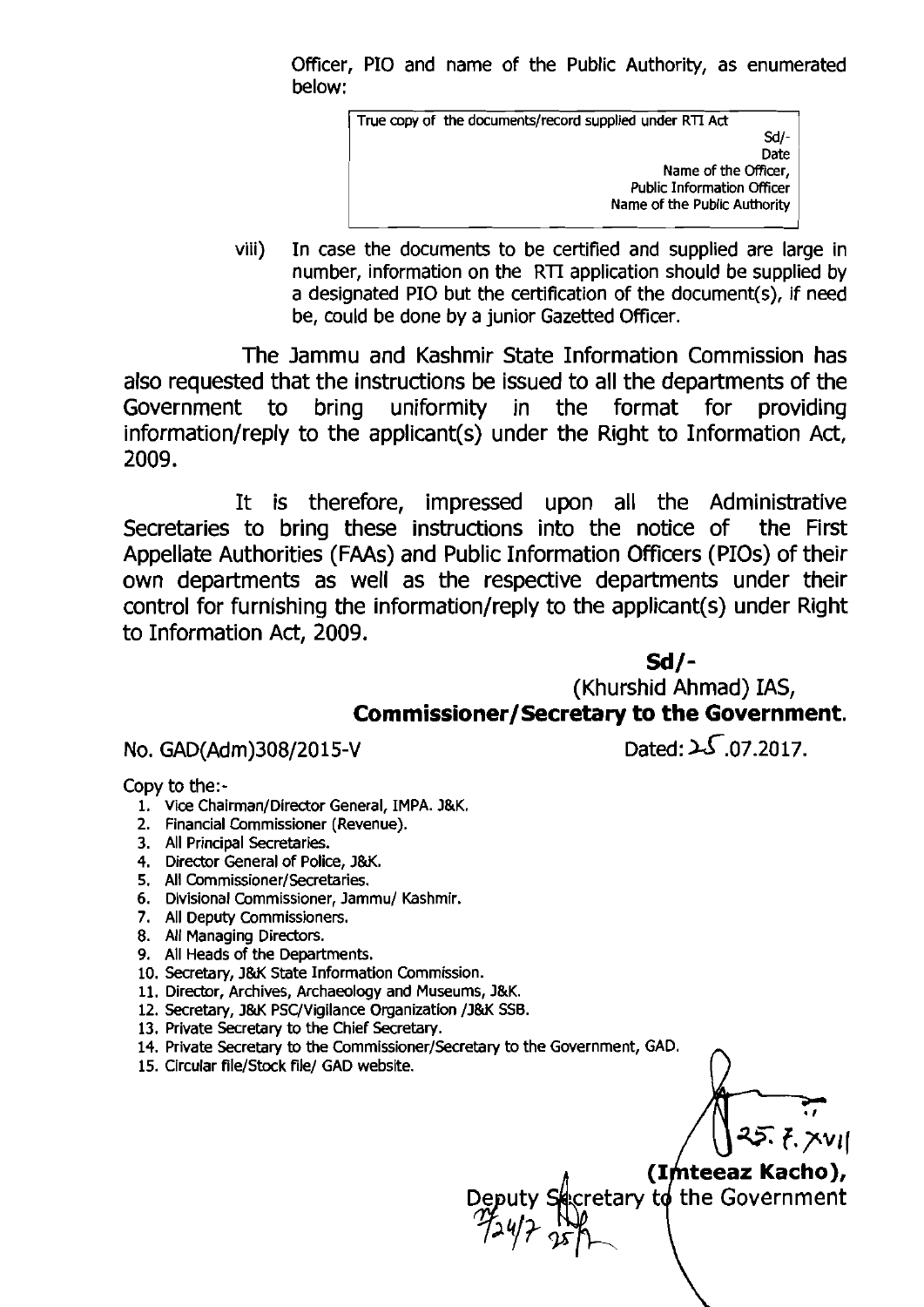

#### **GOVERNMENT OF JAMMU AND KASHMIR, GENERAL ADMINISTRATION DEPARTMENT. Civil Secretariat, Jammy**

Subject: Disclosure of information in terms of Section 4 of the J&K Right to Information Act, 2009.

> **Circular No.**  $O_{\tau}$  **-GAD of 2018 Dated: 23 -02-2018**

With a view to maintaining conformity with the provisions of Section 4 of J&K Right to Information Act, 2009, from time to time, instructions have been issued, impressing upon all the Administrative Secretaries, Heads of the Departments and Public Authorities of the State to ensure effective implementation of the provisions of Section 4 of the J&K RTI Act in letter and spirit by hosting all requisite information on the official websites and updating them periodically.

However, it is being constantly observed that some of departments are not implementing the provisions of Section 4 of the Jammu & Kashmir Right to Information Act, 2009 and some of them have yet not created their departmental websites. The J&K State Information Commission has been persistently requesting for ensuring implementation of the provisions of the J&K Right to Information Act.

Therefore all such departments as have not so far created their own departmental websites are impressed upon to do so within a fortnight and host the requisite material on the websites under the provisions of Jammu & Kashmir Right to Information Act, 2009, on regular basis. Further, all the Administrative Secretaries are enjoined upon to furnish the status on this account to the General Administration Department as well as State Information Commission within a week's The positively, an the Administrative Secretaries are enjoined<br>upon to furnish the status on this account to the General Administration<br>Department as well as State Information Commission within a week's<br>time positively.<br>**A** 

**Additional Secretary to the Government** 

No: GAD(Adm)188/2017-V Copy to the:-

Dated:  $23 - 02 - 2018$ 

1. Director General of Police, **J&K.**